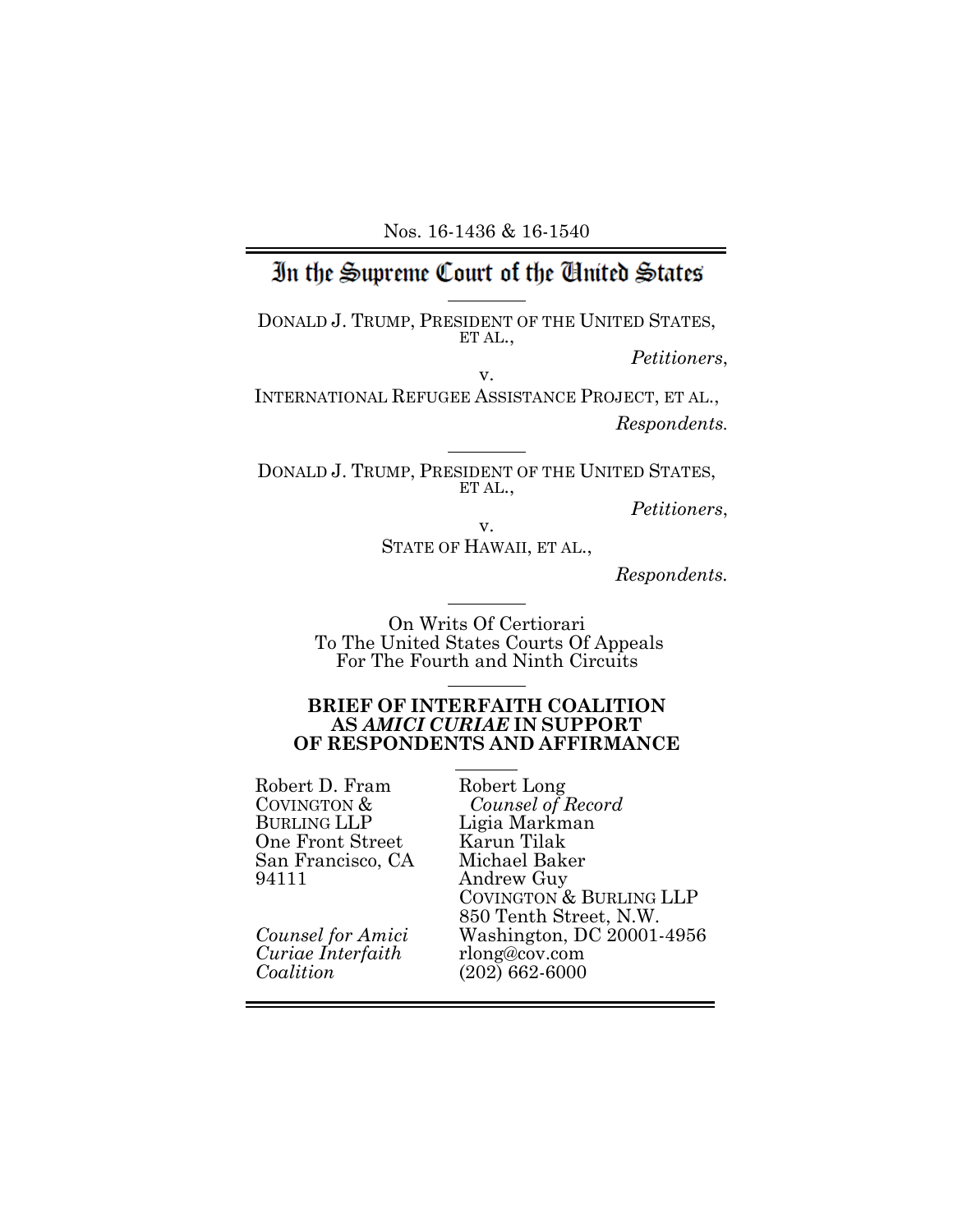## **TABLE OF CONTENTS**

| INTEREST OF AMICI CURIAE INTERFAITH                                                                                                                          |  |
|--------------------------------------------------------------------------------------------------------------------------------------------------------------|--|
|                                                                                                                                                              |  |
|                                                                                                                                                              |  |
| The Establishment Clause Forbids National<br>I.<br>Security Laws That Selectively Burden One                                                                 |  |
| The Establishment Clause Bars Even<br>$A_{\cdot}$<br><b>Facially Neutral Laws From</b><br>Burdening One Religion and Not                                     |  |
| The Establishment Clause Applies<br>В.<br>with Full Force in the Immigration<br>and National Security Context 11                                             |  |
| II.<br>Section 2(c) of the Executive Order<br>Selectively Burdens Muslim-Majority<br>Countries While Exempting Comparable<br>Christian-Majority Countries 13 |  |
| The Executive Order's Selection<br>A.<br>Criteria and its Reliance on the                                                                                    |  |
| Requirements of Section 1(d)  13<br>1.                                                                                                                       |  |
| 2.<br>Section 1(e) and the Report  16                                                                                                                        |  |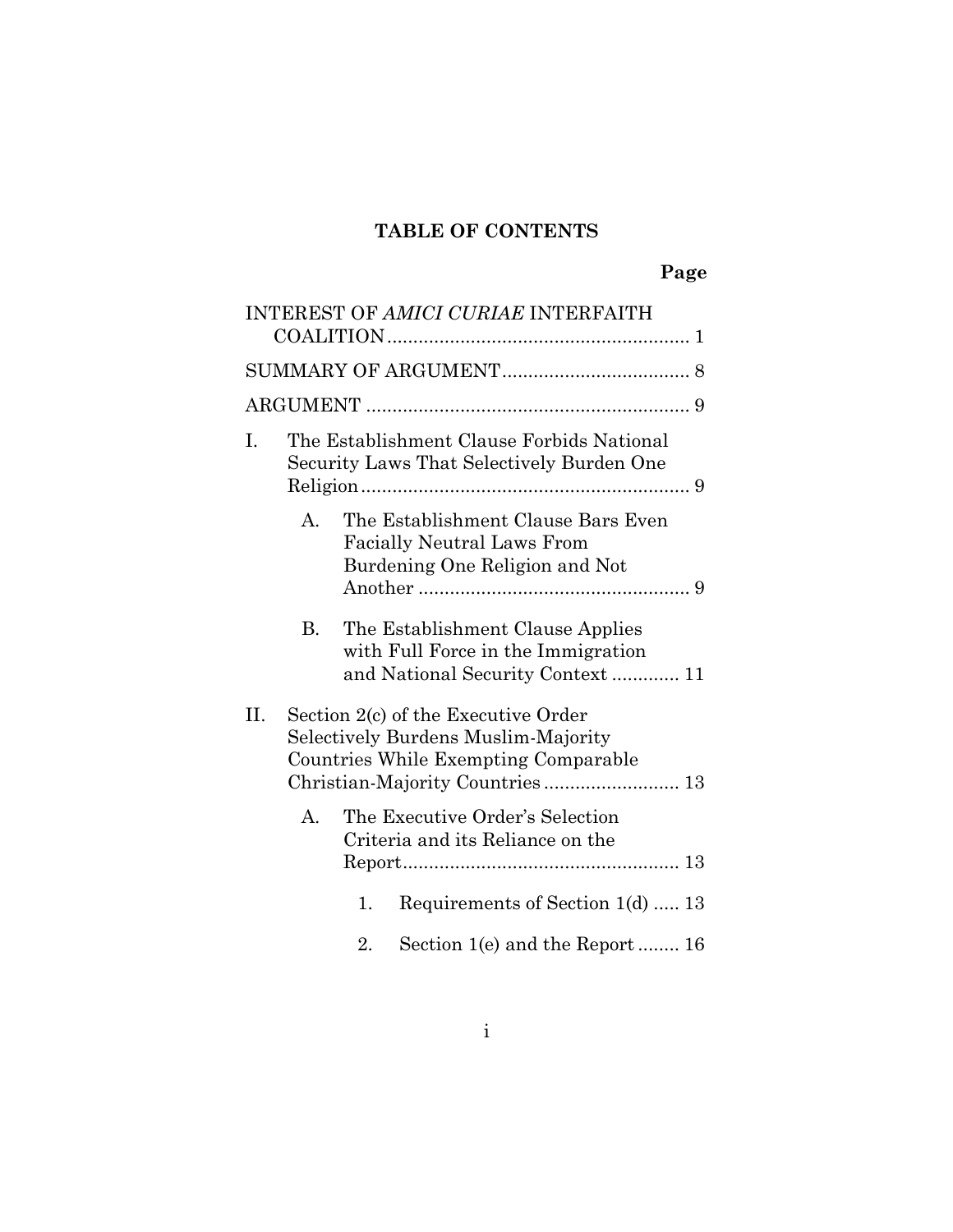|      | В. |    | According to the Report, Venezuela<br>and the Philippines Satisfy the                                                                               |  |
|------|----|----|-----------------------------------------------------------------------------------------------------------------------------------------------------|--|
|      |    | 1. | Application of the Section 1(d)<br>Factors to the Report's<br>Allegations Regarding                                                                 |  |
|      |    | 2. | Application of the Section 1(d)<br>Factors to the Report's<br>Allegations Regarding the                                                             |  |
|      | C. |    | According to the Report, Venezuela<br>and the Philippines Present a<br>Greater Section 1(d) Risk than Does                                          |  |
|      |    | 1. | Basis for Sudan's Inclusion  23                                                                                                                     |  |
|      |    | 2. | A Comparison of the Report's<br><b>Account of the Three Nations</b><br>Confirms that the Executive<br>Order Violates the<br>Establishment Clause 23 |  |
| III. |    |    | In Light of This Selective Burden Imposed<br>Only on Muslim-Majority Nations, the<br>Court Should Look to the Statements of the                     |  |
|      |    |    |                                                                                                                                                     |  |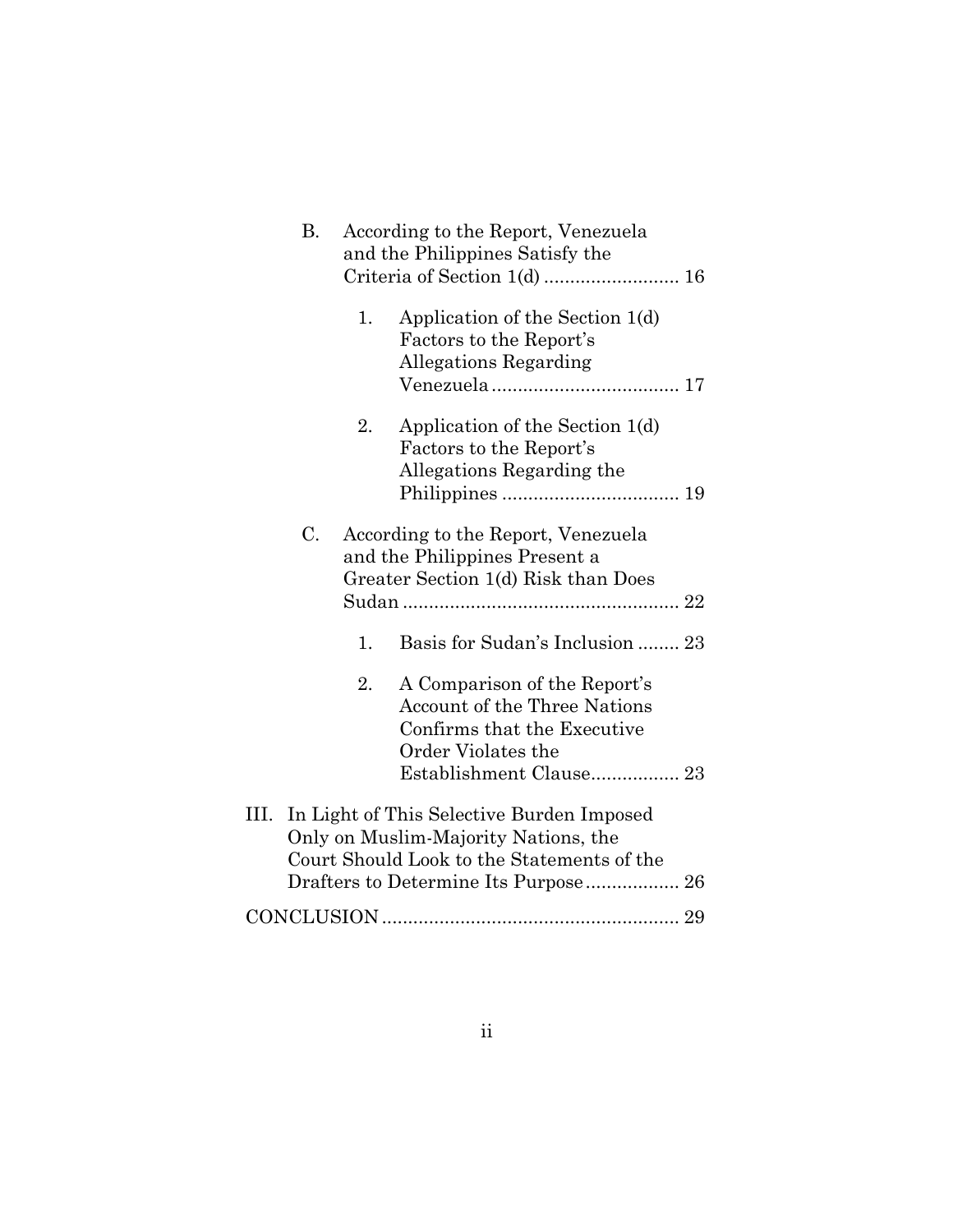## **TABLE OF AUTHORITIES**

# **Page(s)**

## **Cases**

| Aziz v. Trump,<br>234 F. Supp. 3d 724 (E.D. Va. 2017) 12, 28                           |
|----------------------------------------------------------------------------------------|
| Bd. of Educ. of Kiryas Joel Vill. Sch.<br>Dist. v. Grumet, 512 U.S. 687 (1994)  10, 27 |
| Boumediene v. Bush,                                                                    |
| Church of the Lukumi Babalu Aye,                                                       |
| City of Los Angeles v. Alameda                                                         |
| Everson v. Bd. of Educ.,                                                               |
| Hamdi v. Rumsfeld,                                                                     |
| INS v. Chadha.                                                                         |
| Larson v. Valente,                                                                     |
| McCreary Cty. v. ACLU,                                                                 |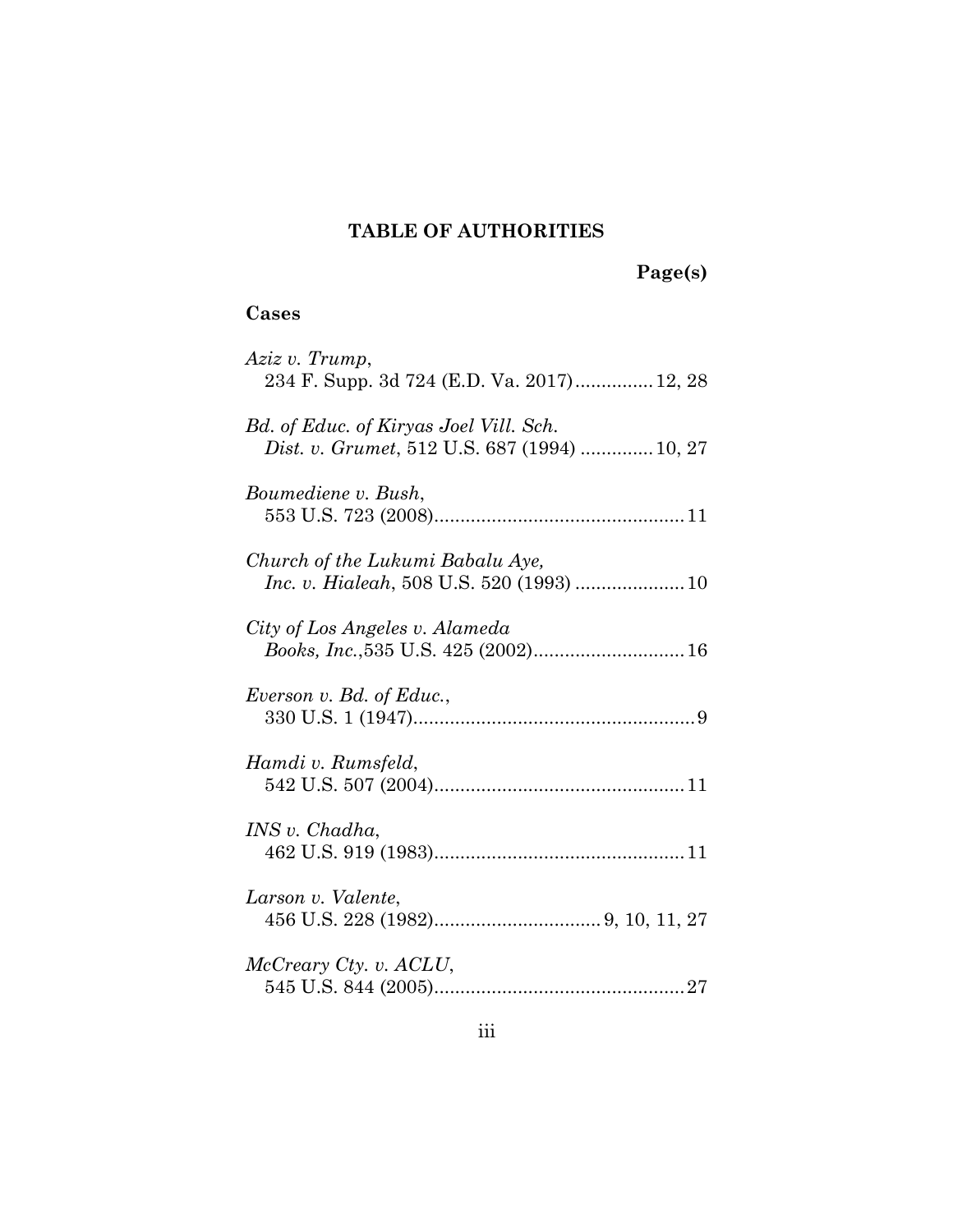| Santa Fe Indep. Sch. Dist. v. Doe,                            |  |
|---------------------------------------------------------------|--|
| United States v. Robel,                                       |  |
| Washington v. Trump,<br>847 F.3d 1151 (9th Cir. 2017)  12, 28 |  |
| Zadvydas v. Davis,                                            |  |
| <b>Statutes</b>                                               |  |
|                                                               |  |
|                                                               |  |
| $\Lambda_{\text{rms}}$ Fynort Control $\Lambda$ ot            |  |

| Arms Export Control Act,         |  |
|----------------------------------|--|
| Immigration and Nationality Act, |  |

## **Other Authorities**

| Protecting the Nation from Foreign             |  |  |
|------------------------------------------------|--|--|
| <i>Terrorist Entry Into the United States,</i> |  |  |
| Exec. Order No. 13,769, 82 Fed. Reg.           |  |  |
|                                                |  |  |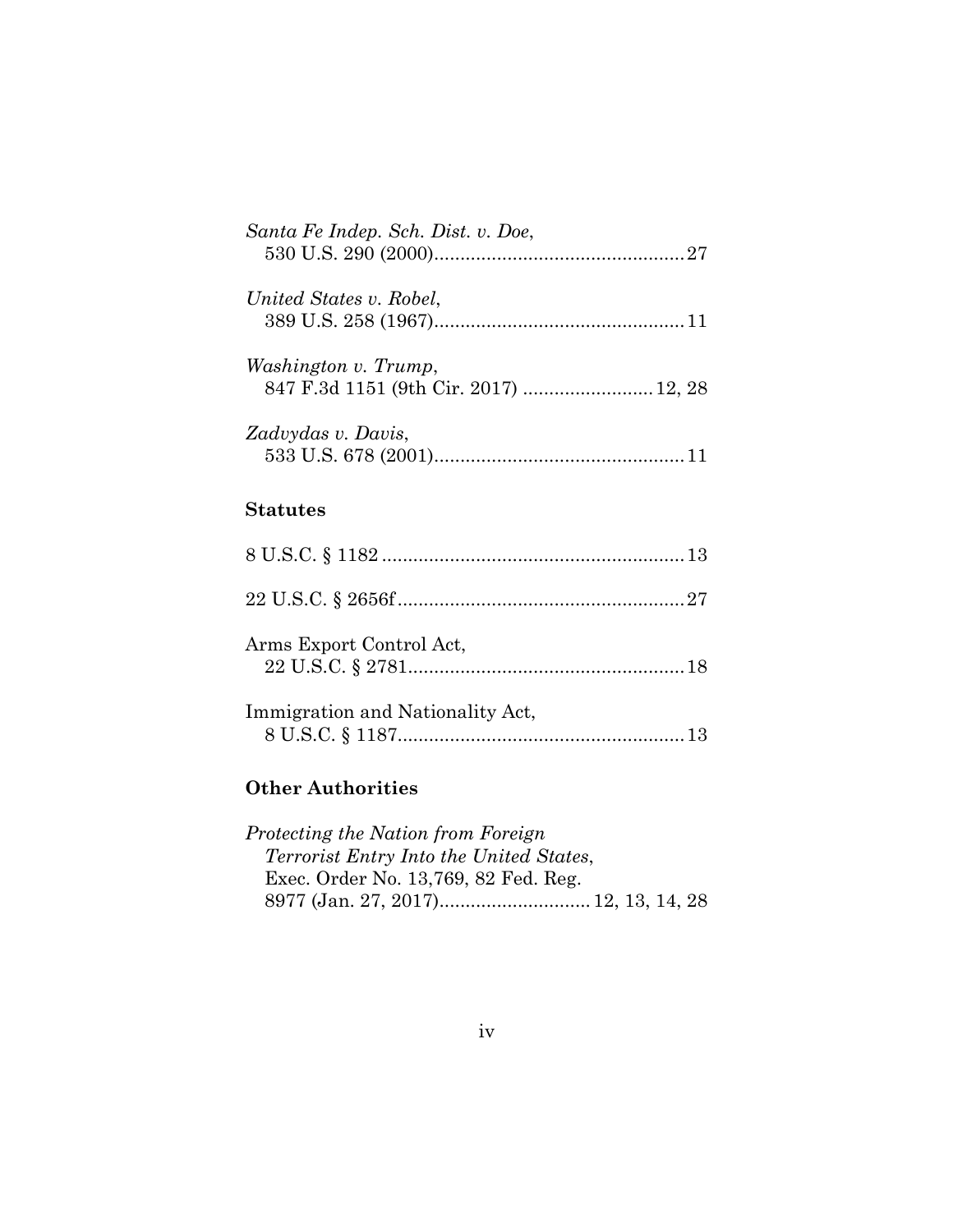| Protecting the Nation From Foreign             |
|------------------------------------------------|
| <i>Terrorist Entry Into the United States,</i> |
| Exec. Order No. 13,780, 82 Fed. Reg.           |
|                                                |
| U.S. Dep't of State, Bureau of                 |
| Counterterrorism and Countering                |
| Violent Extremism, Country Reports             |
| on Terrorism 2015 (June 2016),                 |
| https://www.state.gov/documents/               |
|                                                |
| U.S. Dep't of State, Bureau of                 |
| Counterterrorism and Countering                |
| Violent Extremism, Country Reports             |
| on Terrorism $2016$ (July $2017$ ),            |
| https://www.state.gov/documents/               |
|                                                |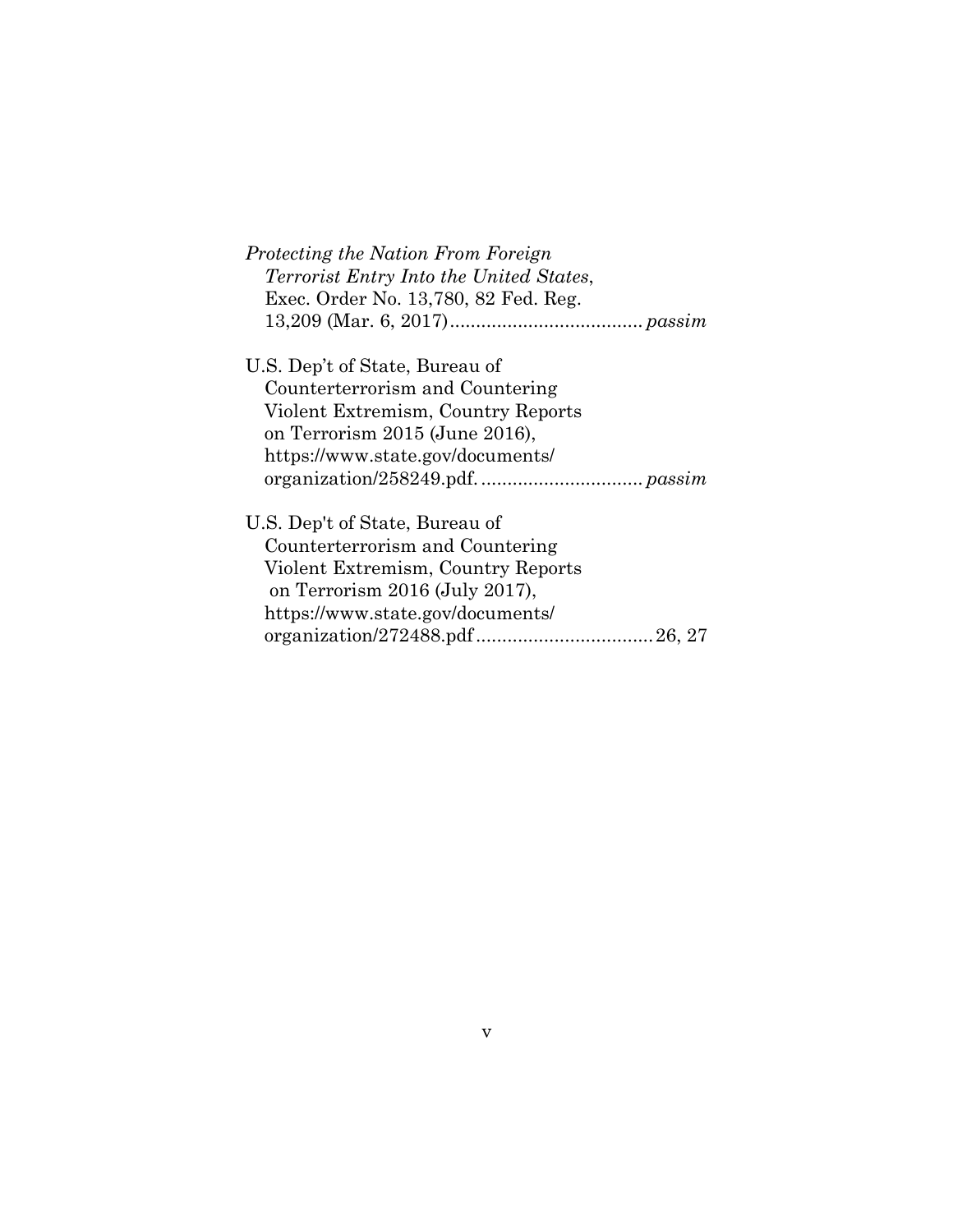### <span id="page-6-0"></span>**INTEREST OF** *AMICI CURIAE* **INTERFAITH COALITION**

*Amici* are a coalition of individuals and organizations of diverse religions.[1](#page-6-1) Although they profess different faiths, they are united in the belief that religious tolerance is critical to the safety and well-being of our local and national community. Because Section 2(c) of President Trump's Executive Order No. 13,780 (March 6, 2017) ("Executive Order") discriminates on the basis of religion, the Order is anathema to this core tenet that all members of our coalition share.

*Amici* include:

- Congregation B'nai Jeshurun, a nonaffiliated Jewish synagogue in New York City.
- The Muslim Public Affairs Council, a public service agency working for the civil rights of American Muslims, for the integration of Islam into American pluralism, and for a positive, constructive relationship between American Muslims and their representatives.

<span id="page-6-1"></span><sup>1</sup> Pursuant to Supreme Court Rule 37.6, *Amici* certify that no counsel for a party authored this brief in whole or in part, and no person other than *Amici*, their members, or their counsel made any monetary contributions intended to fund the preparation or submission of this brief. A letter from Petitioners' counsel consenting to the filing of all timely amicus briefs, and written consent from Respondents' counsel to the filing of this brief, have been submitted to the Clerk. Unless stated otherwise, *Amici* are acting on their own behalf, and not on behalf of any organizations with which they are associated.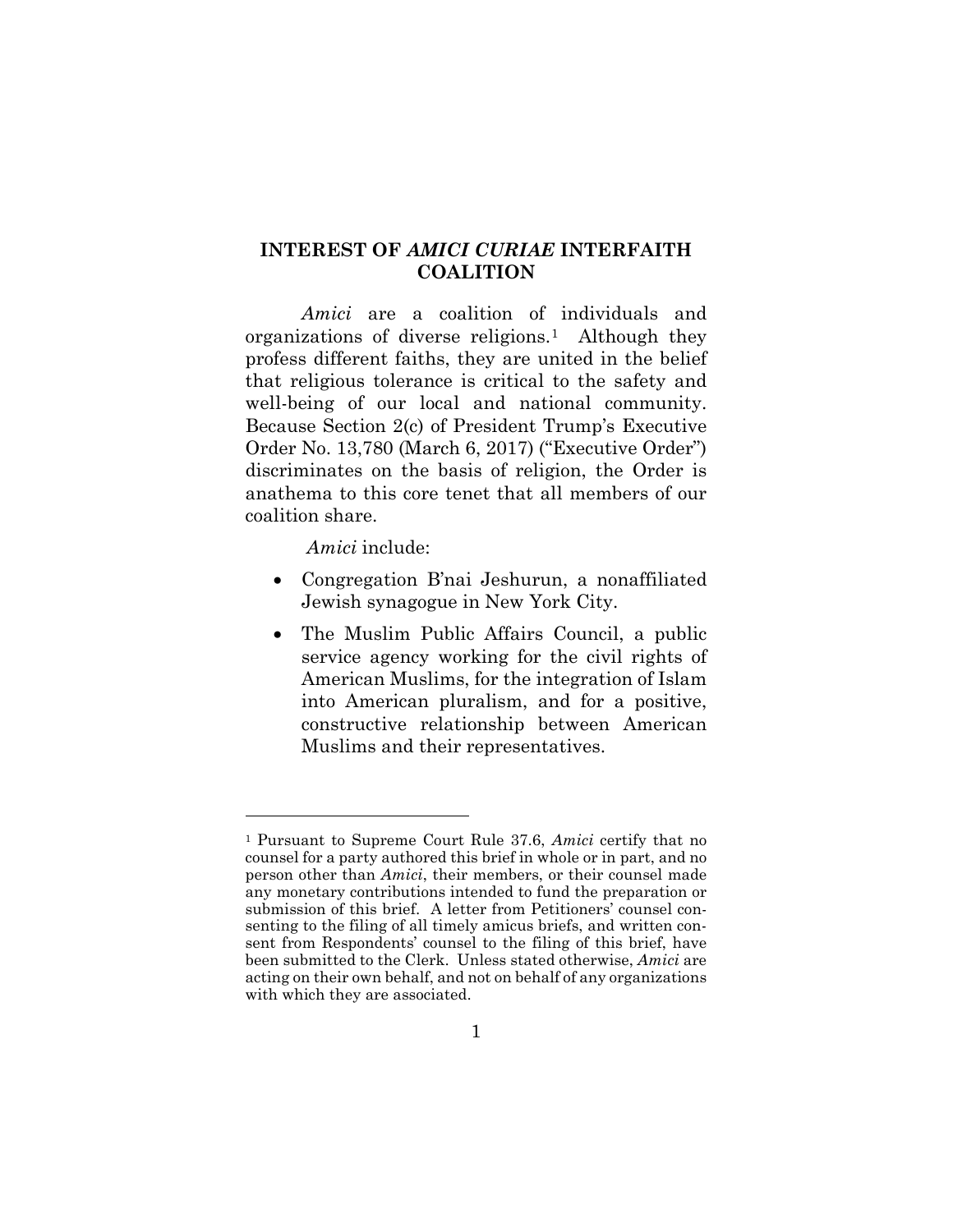- The National Council of Churches, a community of Christian churches encompassing 40 million Christians in over 100,000 congregations from 38 diverse member communions that recognizes the importance of interreligious relationships and has worked to strengthen partnerships between different faith groups to reduce suspicion and anti-Muslim and anti-Semitic sentiment in society in a post-9/11 world.
- The Right Reverend Sally Dyck, Bishop of the Northern Illinois Annual Conference of the United Methodist Church. The Northern Illinois Annual Conference encompasses more than 370 churches and 30 new faith communities spanning the upper one-third of the state of Illinois.
- The Right Reverend Andrew Dietsche, the Episcopal Bishop of New York. The Episcopal Diocese of New York is made up of over 200 congregations encompassing Manhattan, the Bronx, and Staten Island in New York City, and the counties of Dutchess, Orange, Putnam, Rockland, Sullivan, Ulster, and Westchester in the state of New York.
- The Right Reverend Allen K. Shin, Bishop Suffragan of the Episcopal Diocese of New York.
- The Right Reverend Mary D. Glasspool, Bishop Assistant of the Episcopal Diocese of New York.
- The Right Reverend Mariann Edgar Budde, Bishop of the Episcopal Diocese of Washington, which includes Washington, D.C. and the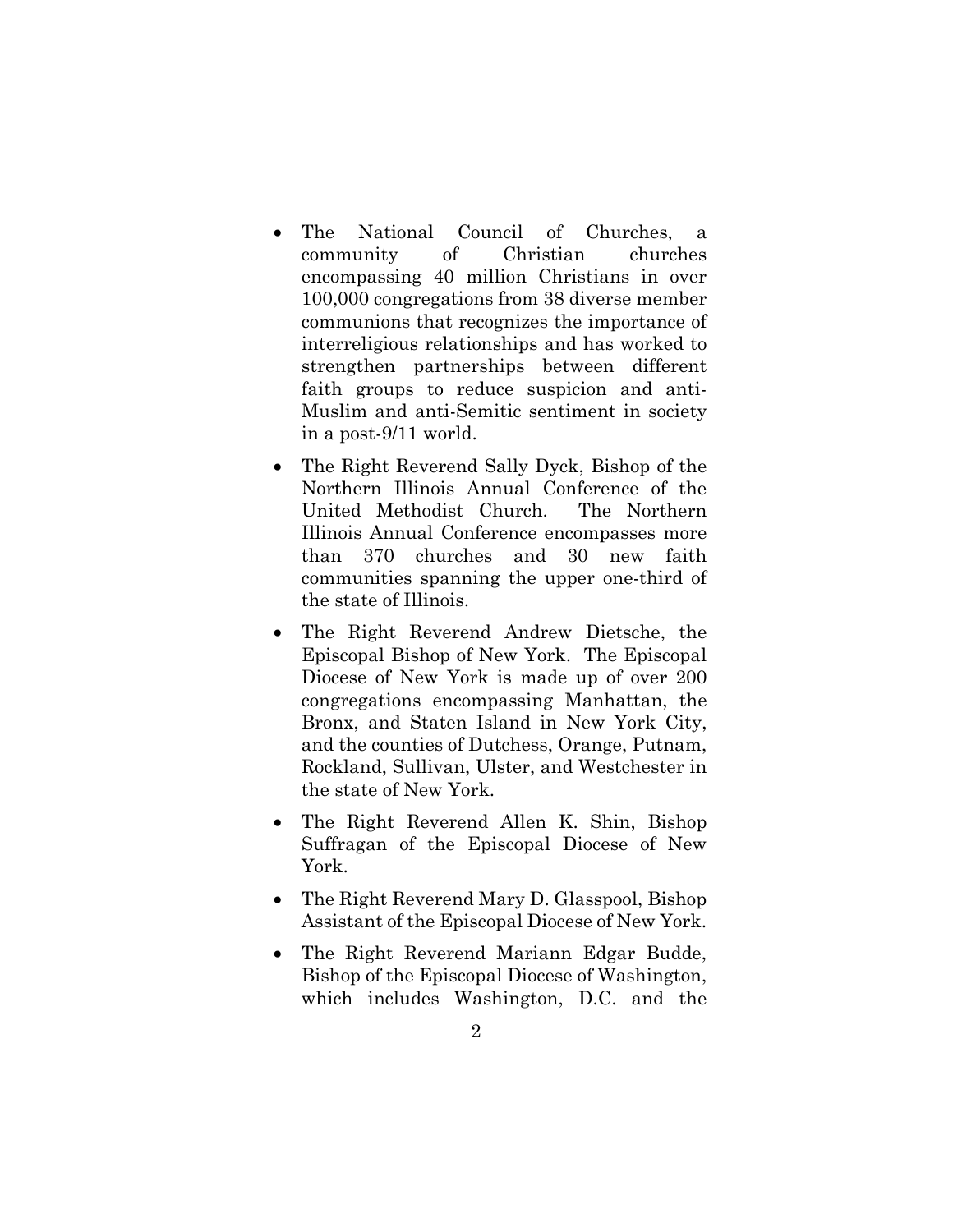counties of Montgomery, Prince George's, Charles, and St. Mary's in Maryland.

- Imam Abdul Malik Mujahid, a Muslim imam actively involved in interfaith work. Imam Mujahid has served as Chairman of the Parliament of the World's Religions and on the Council of Foreign Relations' Independent Task Force on Civil Liberties and National Security. He is the founder of Sound Vision, an Islamic charity.
- The Sikh Coalition, which was founded on September 11, 2001 to, *inter alia*, ensure religious liberty for all people.
- The seven United States Franciscan provinces of the Order of Friars Minor ("OFM"), a Franciscan order that strives to bring the Gospel into the everyday experience of men and women through a life in fraternity and compassionate service to all:
	- Very Rev. James Gannon, OFM Provincial Minister, for the Assumption of the Blessed Virgin Mary Province, Franklin, WI.
	- Very Rev. Kevin Mullen, OFM Provincial Minister, for the Holy Name Province, New York, NY.
	- Very Rev. Robert Campagna, OFM Provincial Minister, for the Immaculate Conception Province, New York, NY.
	- Very Rev. Jack Clark Robinson, OFM Provincial Minister, for the Our Lady of Guadalupe Province, Albuquerque, NM.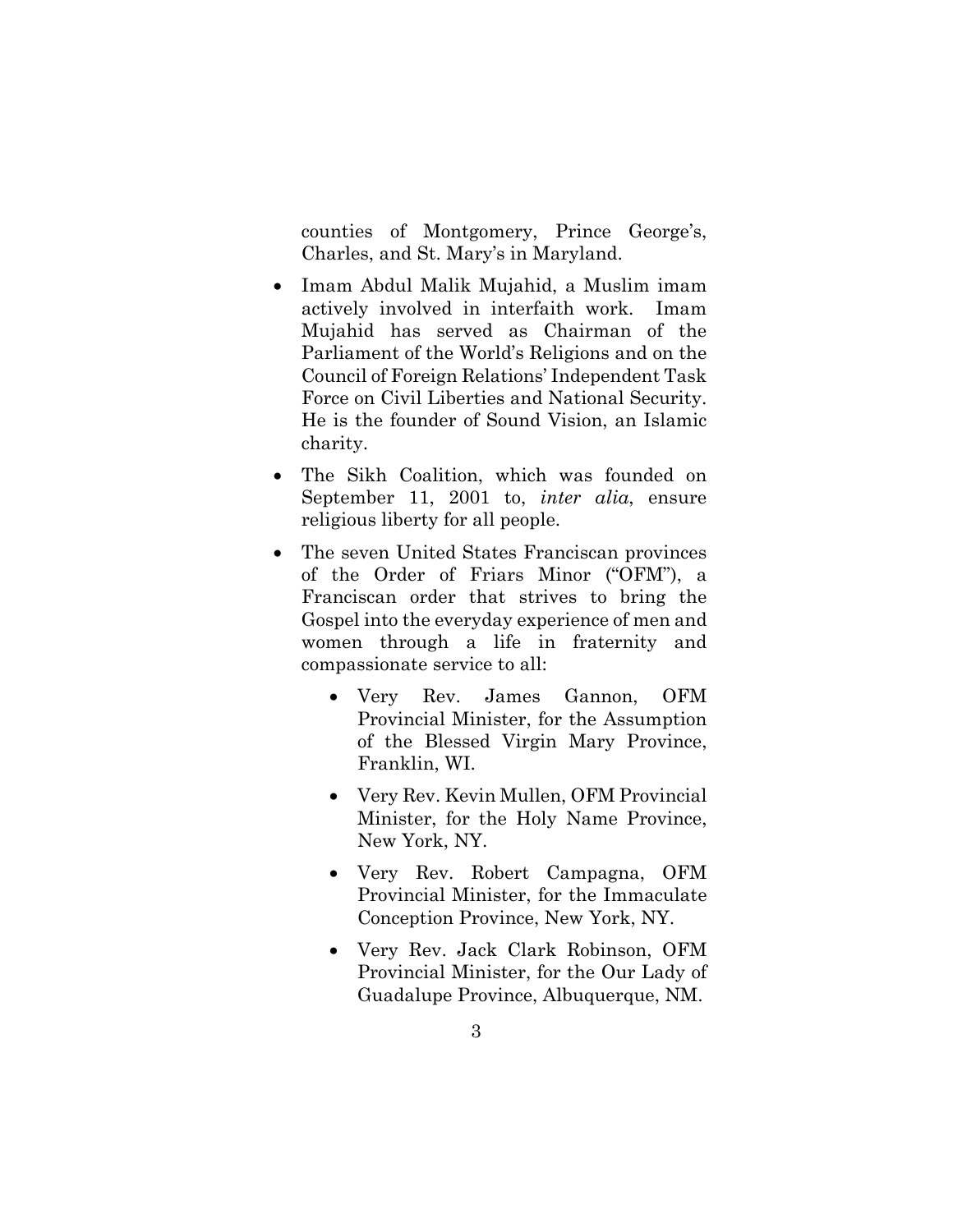- Very Rev. William Spencer, OFM Provincial Minister, for the Sacred Heart Province, St. Louis, MO.
- Very Rev. David Gaa, OFM Provincial Minister, for the Saint Barbara Province, Oakland, CA.
- Very Rev. Jeff Scheeler, OFM Provincial Minister, for the Saint John the Baptist Province, Cincinnati, OH.
- The Right Reverend Lawrence C. Provenzano, the Episcopal Bishop of Long Island. The Episcopal Diocese of Long Island has ecclesiastical jurisdiction over Brooklyn and Queens in New York City, and the counties of Nassau and Suffolk in the state of New York.
- The Right Reverend Marc Handley Andrus, the Episcopal Bishop of California. The Episcopal Diocese of California has ecclesiastical jurisdiction over San Francisco, Alameda, Contra Costa, Marin, and San Mateo Counties, along with the northernmost portion of Santa Clara County, in California.
- Rabbi Joy Levitt, the Executive Director of JCC Manhattan.
- Reverend Curtis W. Hart, Editor-in-Chief of the *Journal of Religion and Health* and Lecturer in the Departments of Medicine and Psychiatry, Division of Medical Ethics, at Weill Cornell Medical College.
- Congregation Beit Simchat Torah, a nonaffiliated Jewish synagogue in New York City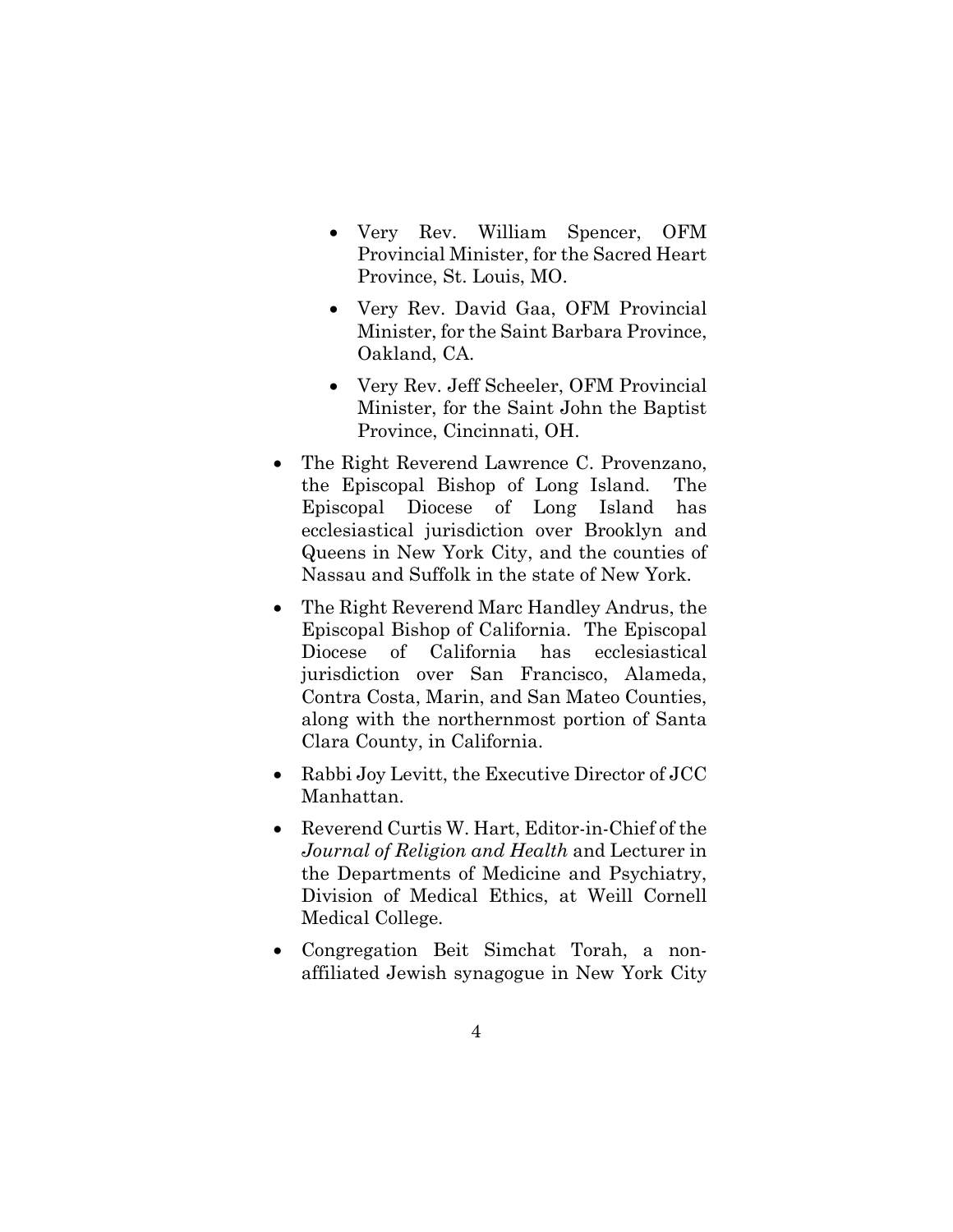that serves Jews of all sexual orientations and gender identities.

- Rabbi Sharon Kleinbaum, the Senior Rabbi of the Congregation Beit Simchat Torah in New York City.
- Reverend Timothy B. Tutt, Senior Minister at the Westmoreland Congregational United Church of Christ in Bethesda, Maryland.
- Rabbi Joel Mosbacher, the Senior Rabbi of Temple Shaaray Tefila in New York City.
- Rabbi Frederick Reeves, the Rabbi of the KAM Isaiah Israel Congregation in Chicago.
- Rabbi Peretz Wolf-Prusan, the Chief Program Officer and a Senior Educator at Lehrhaus Judaicam, a non-denominational center for adult Jewish studies in San Francisco.
- Rabbi Noa Kushner, the leader of The Kitchen, a Jewish community building a spiritually alive generation and a new resonant approach to religious life in San Francisco.
- Union Theological Seminary, the oldest independent seminary in the United States. The seminary's education is rooted in Christian traditions but instructed by other faiths.
- Rabbi John Rosove, the Senior Rabbi of the Temple Israel of Hollywood in Los Angeles.
- United Methodist Women, the largest denominational faith organization for women with approximately 800,000 members whose mission is fostering spiritual growth, developing leaders, and advocating for justice.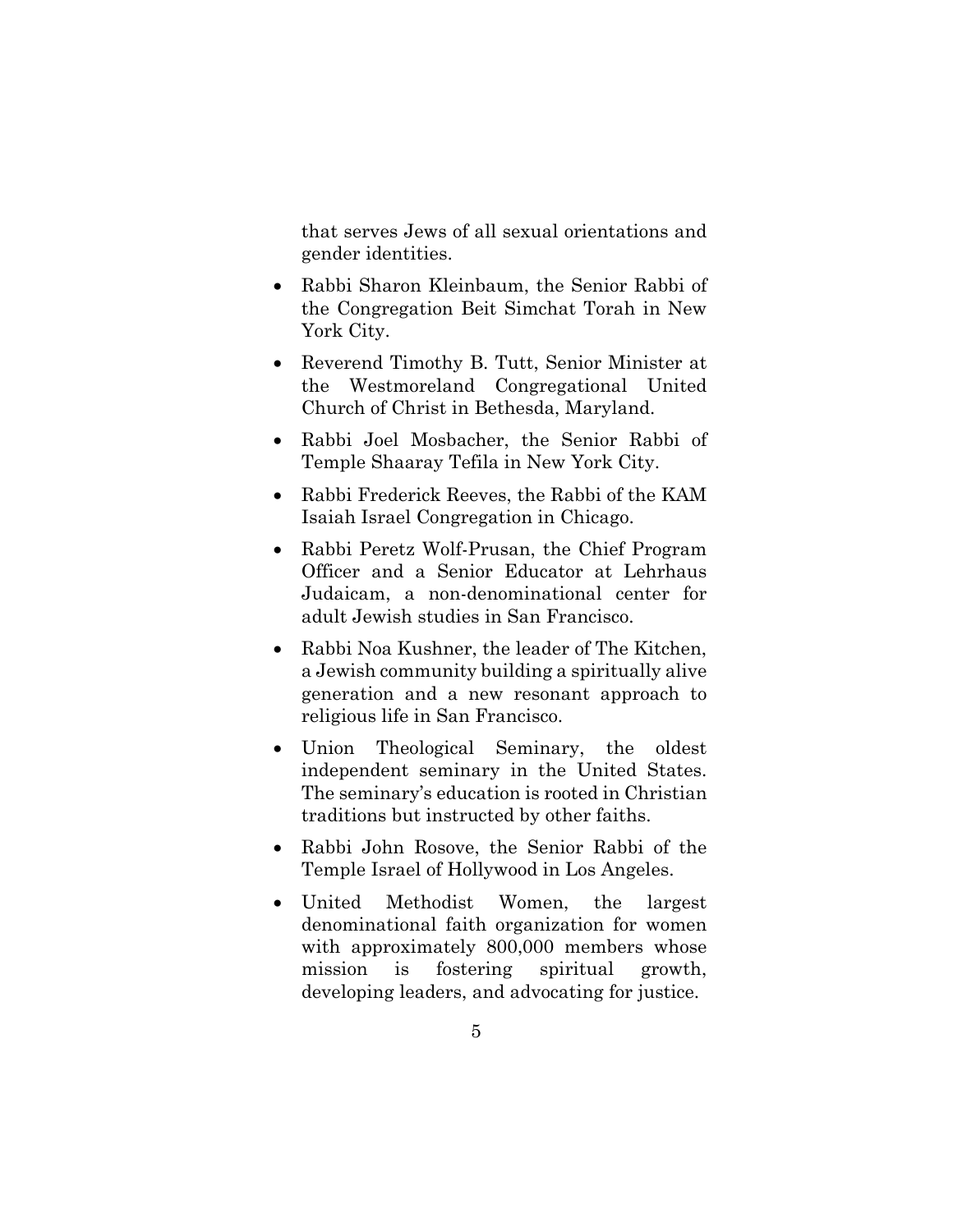- Rabbi James Ponet, the emeritus Howard M. Holtzmann Jewish Chaplain at Yale University.
- The Hyde Park & Kenwood Interfaith Council, which, since its founding in 1911, has strived for the increased efficiency of the spiritual forces of our community along cooperative lines. The Council's members agree to respect the integrity of their different faiths and the right to practice their beliefs.
- Rabbi Michael Strassfeld, Rabbi Emeritus of the Society for the Advancement of Judaism, a Manhattan synagogue.
- IKAR, a leading edge Jewish community in Los Angeles that seeks to inspire people across the religious spectrum.
- Rabbi Sharon Brous, the founder and Senior Rabbi of IKAR.
- Reverend Jeannette DeFriest, Rector of St. Luke's Episcopal Church, Evanston, Illinois.
- Rabbi Amichai Lau Lavie, founding spiritual leader of Lab/Shul NYC, an organization that seeks to redefine the role of sacred gatherings that nourish our thirst for meaning, connection, spirituality, and community.
- Imam Suhaib Webb, former imam of the Islamic Society of Boston Cultural Center, the largest mosque in New England.
- Rabbi Ayelet Cohen, the Senior Director of New Israel Fund's New York/Tri-State Region. Rabbi Cohen is the former Director of The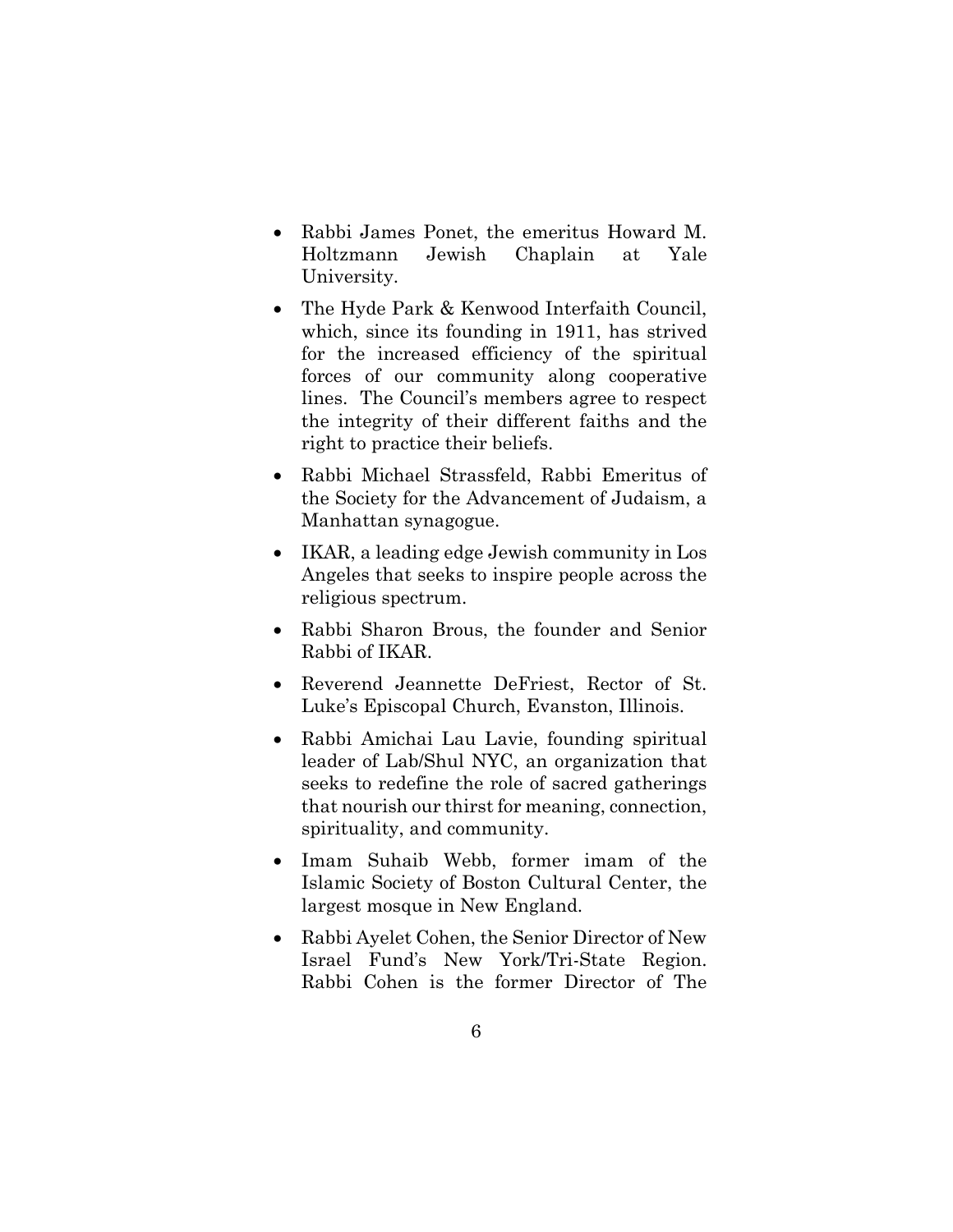Center for Jewish Living and The David H. Sonabend Center for Israel at JCC Manhattan.

- Hyattsville Mennonite Church, a Christian congregation in the Washington, D.C. area that seeks to break down the divisions of economic and social status, sexuality, gender, race, ethnicity, culture, education, age, mental and physical health, and religion, in order to build a more diverse and complete faith community.
- Women's Alliance for Theology, Ethics, and Ritual, a center for dialogue on feminism, faith, and justice that connects activists, religious leaders, students, scholars, and allies who are using feminist religious values to create social change.
- Reverend Julie Windsor Mitchell, the Campus Minister of the University Christian Ministry at Northwestern University.
- The Baptist Joint Committee for Religious Liberty, a religious liberty education and advocacy organization comprised of 15 national and state Baptist conventions and conferences and congregations throughout the country, focuses exclusively on church-state issues and has worked to promote vigorous enforcement of both the Establishment and Free Exercise Clauses to ensure religious liberty for all since 1936.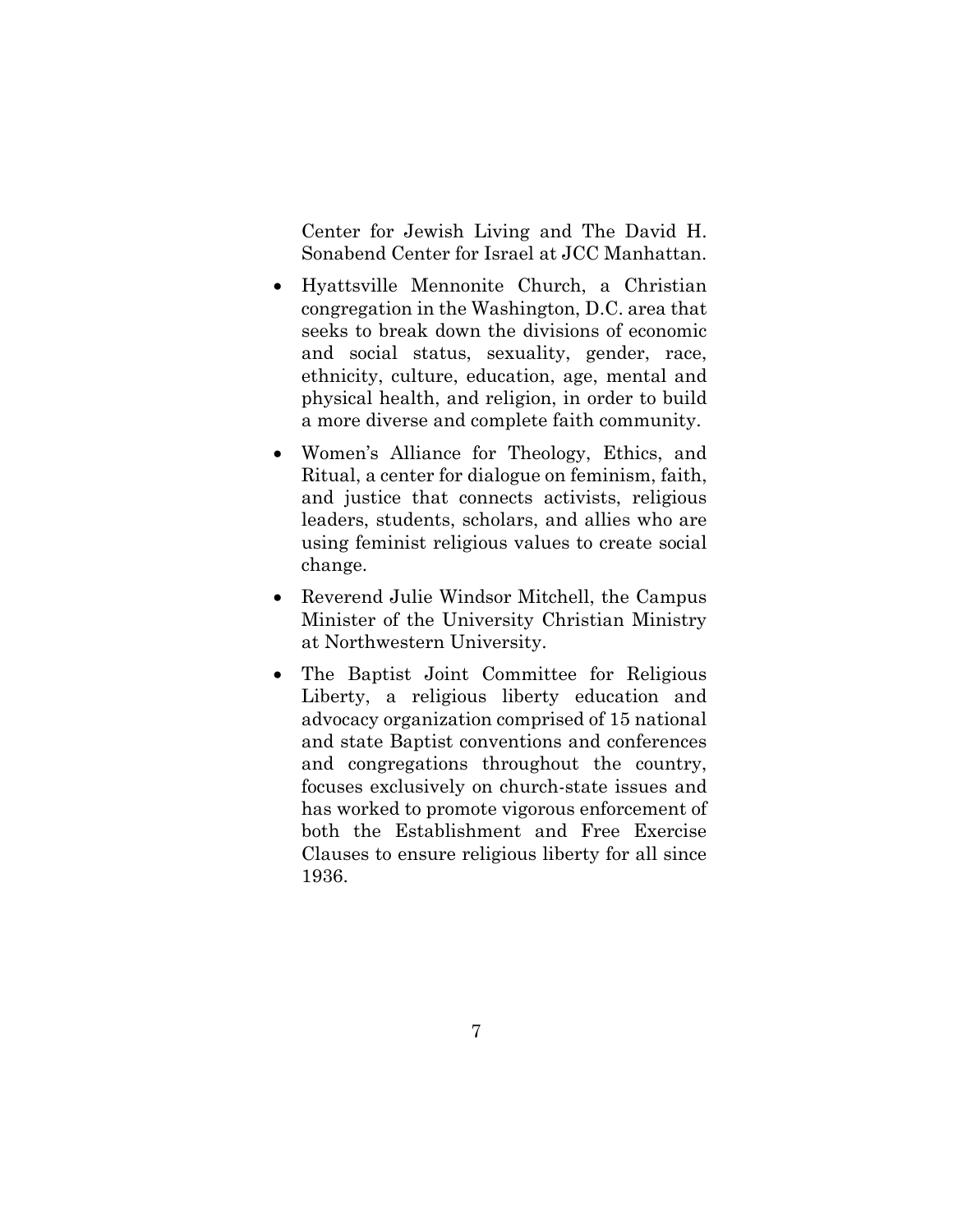#### **SUMMARY OF ARGUMENT**

<span id="page-13-0"></span>Two documents establish the Establishment Clause violation in this case. The first is the March 6, 2017 Executive Order itself.[2](#page-13-1) The second is a report of the State Department, the *Country Reports on Terrorism 2015* (the "Report").[3](#page-13-2) The Executive Order expressly states that the Report informs the selection of the six Muslim-majority nations for inclusion under the travel ban imposed by Section 2(c) of the Order.

Taken together, these two documents compel one conclusion: that six Muslim-majority nations were selectively targeted for the travel ban. This is demonstrated by the fact that at least two Christianmajority nations, Venezuela and the Philippines, were not included in the ban. This omission is striking. According to the Report, these two counties satisfy the criteria the Executive Order purports to apply when determining whether a country should be subject to the ban. Indeed, the Report reveals that Venezuela and the Philippines allegedly satisfy these criteria by a greater margin than at least one of the Muslimmajority nations included in the ban.

To be clear, *Amici* do not vouch for statements in the Report. *Amici* do not contend that Venezuela or the Philippines should be included in the travel ban. Nor do they purport to second guess the

<span id="page-13-1"></span><sup>2</sup> *Protecting the Nation From Foreign Terrorist Entry Into the United States*, Exec. Order No. 13,780, 82 Fed. Reg. 13,209 (Mar. 6, 2017).

<span id="page-13-2"></span><sup>3</sup> U.S. Dep't of State, Bureau of Counterterrorism and Countering Violent Extremism, Country Reports on Terrorism 2015 (June 2016), https://www.state.gov/documents/organization/258249.pdf.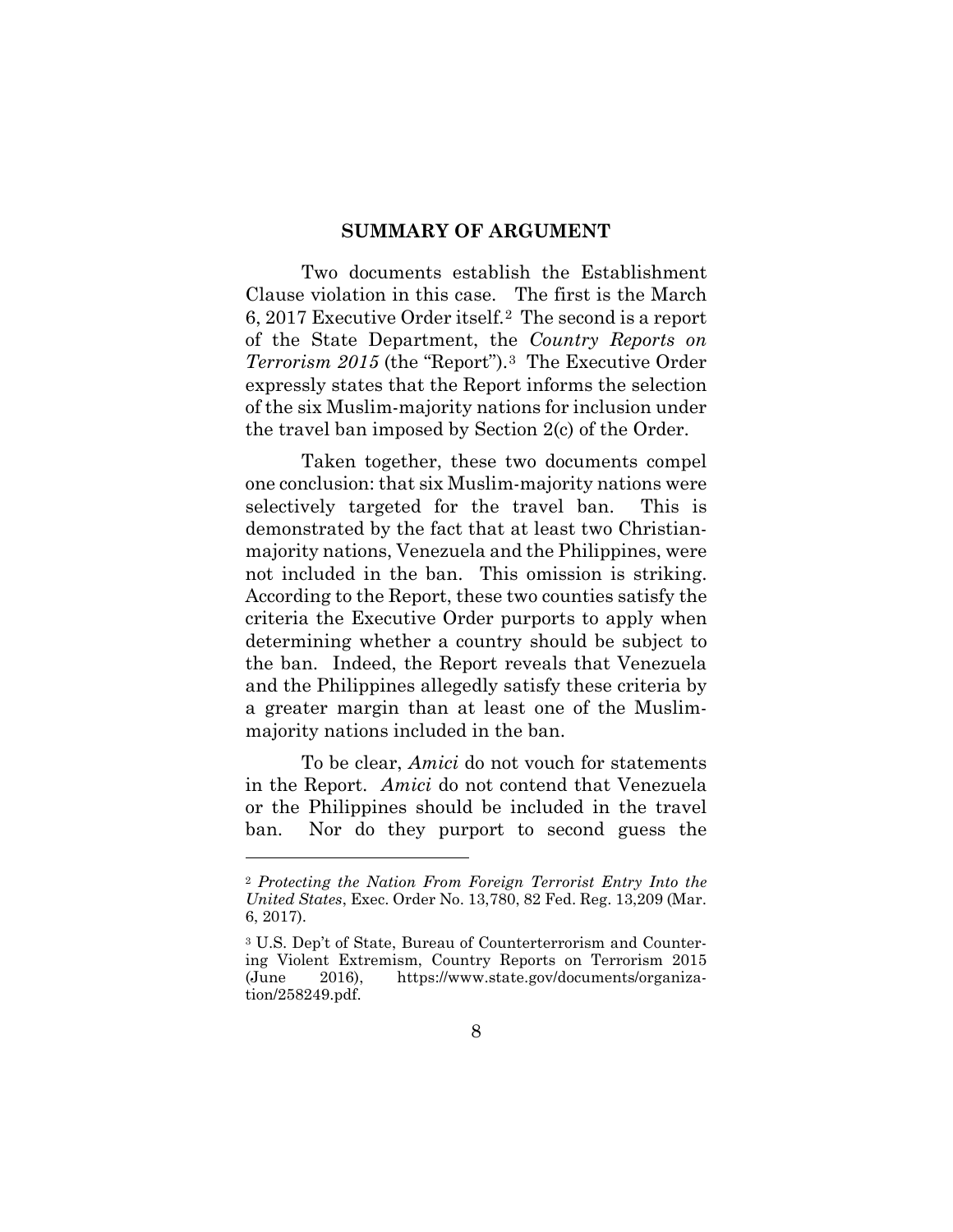Administration's assessment of the security risks posed by various countries. *Amici* merely contend that if the criteria set forth in the Executive Order are applied fairly, and the factual basis of the Executive Order's determination is set forth primarily (if not entirely) in the Report, then there is no principled basis for the Executive Order's "Muslim only" list.

This analysis is sufficient to establish a violation of the Establishment Clause. At the very least, the selective burdening of one nation over another opens the door to consideration of the intent of the drafter of the travel ban. In such circumstances, the Court must carefully scrutinize the statements of President Trump to determine whether the purpose of the travel ban violates the Establishment Clause.

#### <span id="page-14-2"></span>**ARGUMENT**

<span id="page-14-0"></span>**I. The Establishment Clause Forbids National Security Laws That Selectively Burden One Religion**

## <span id="page-14-1"></span>**A. The Establishment Clause Bars Even Facially Neutral Laws From Burdening One Religion and Not Another**

Under the Establishment Clause, the government cannot prefer one religion over another. *See Larson v. Valente*, 456 U.S. 228, 244 (1982) ("The clearest command of the Establishment Clause is that one religious denomination cannot be officially preferred over another."); *Everson v. Bd. of Educ.*, 330 U.S. 1, 15 (1947) ("Neither [a state nor the Federal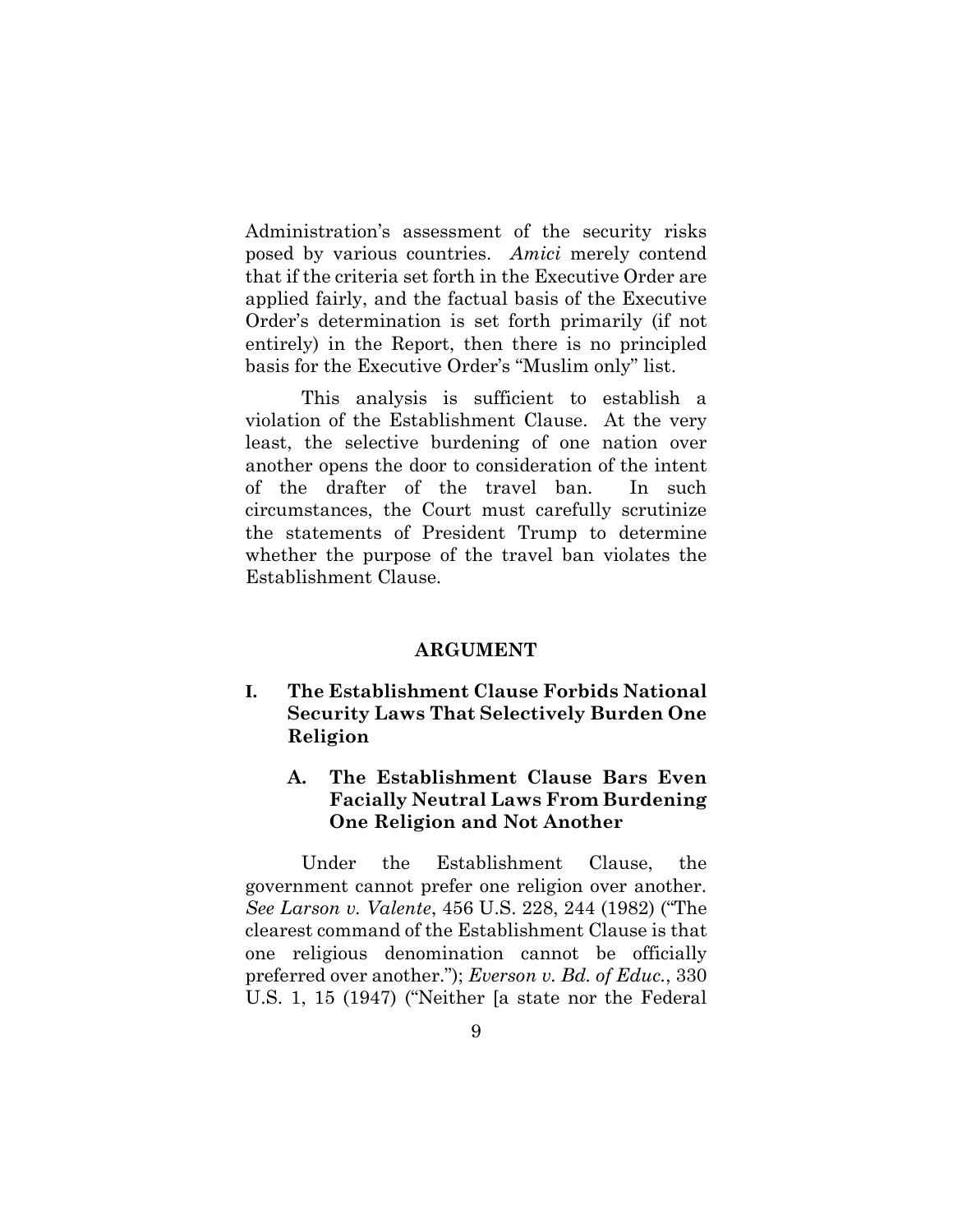Government] can pass laws which . . . prefer one religion over another."); *cf*. *Church of the Lukumi Babalu Aye, Inc. v. Hialeah*, 508 U.S. 520, 532 (1993) ("In our Establishment Clause cases we have often stated the principle that the First Amendment forbids an official purpose to disapprove of a particular religion  $\dots$ ").

The government also cannot hide behind facial neutrality and claim that a law which burdens one religion over another is constitutional simply because it does not mention religion. The court's analysis "does not end with the text of the statute at issue." *Bd. of Educ. of Kiryas Joel Vill. Sch. Dist. v. Grumet*, 512 U.S. 687, 699 (1994). Rather, a facially neutral law that imposes arbitrary distinctions that are not explained by the law's alleged purpose, but instead are designed to burden or benefit one religion over another, runs afoul of the First Amendment. *See Larson*, 456 U.S. at 255.

To root out the true nature of a facially neutral law, courts look to both the structure and history of the law. In *Larson*, for example, the Court noted that the structure of the challenged regulation appeared to create an arbitrary distinction between religions. *Id.* at 252. In particular, the law exempted certain religions that received fifty percent of their contributions from members or affiliated organizations from a requirement to register with and provide the state with annual financial reports. *Id.* at 231-32. The Court looked to the legislative history and found that the drafters had sought to avoid imposing a burden on the Catholic Church. *Id.* at 254. After considering the structure and history of the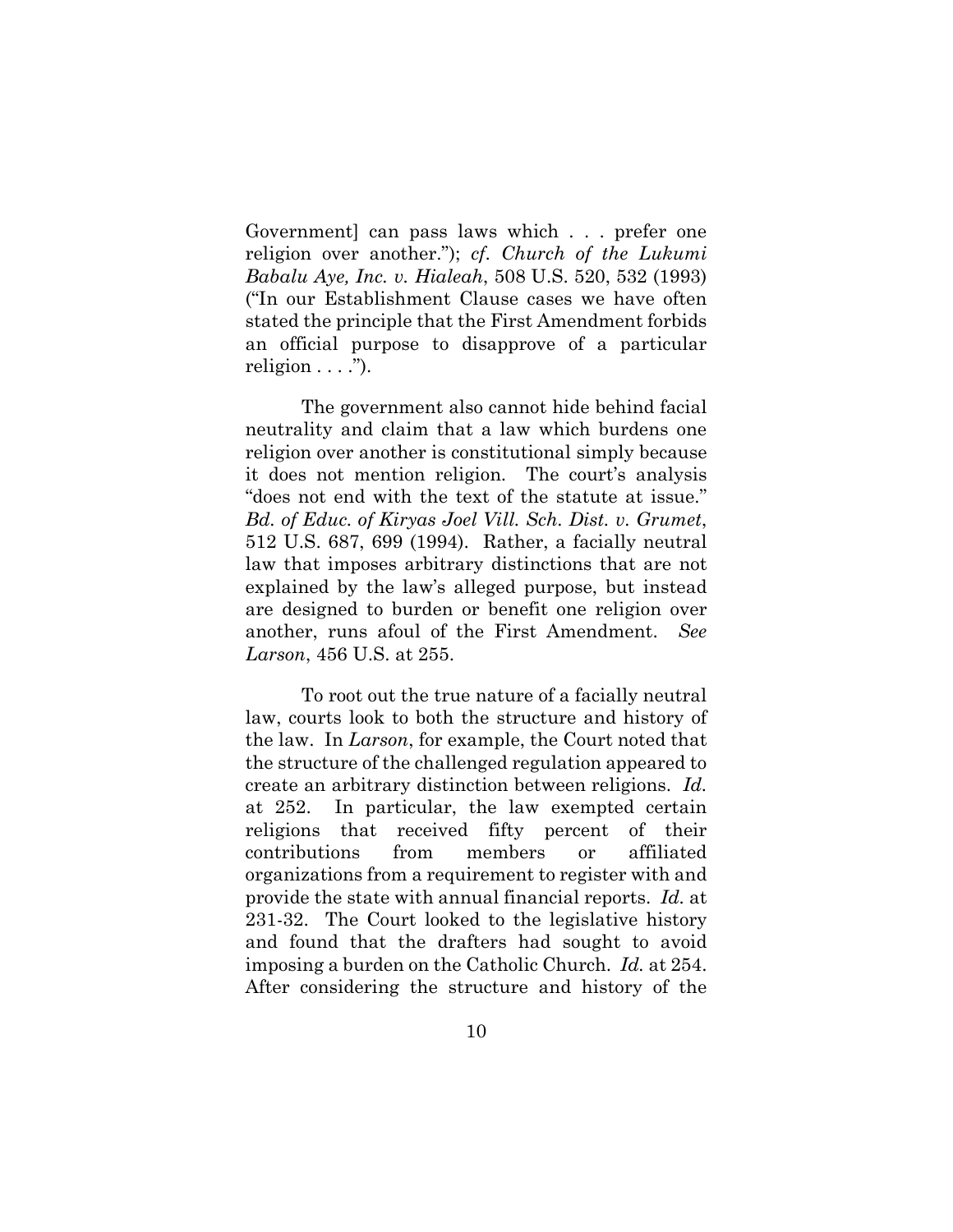"fifty percent rule," the Court concluded that the rule served no legitimate purpose and violated the Establishment Clause. *Id.* at 255.

## <span id="page-16-0"></span>**B. The Establishment Clause Applies with Full Force in the Immigration and National Security Context**

Although the Executive Order regulates immigration and purports to rest on national security grounds, those factors do not alter the Establishment Clause analysis. The political branches have considerable authority over immigration, but that power "is subject to important constitutional limitations." *Zadvydas v. Davis*, 533 U.S. 678, 695 (2001); *see also INS v. Chadha*, 462 U.S. 919, 941 (1983) (affirming courts' authority to review whether the federal government "has chosen a constitutionally permissible means of implementing" its power to regulate immigration). Moreover, this Court has often reviewed the constitutionality of, and struck down, measures taken to promote national security. *See, e.g.*, *Boumediene v. Bush*, 553 U.S. 723 (2008) (striking down law that stripped federal courts of jurisdiction to review habeas petitions of enemy combatants detained at Guantanamo Bay); *Hamdi v. Rumsfeld*, 542 U.S. 507, 509 (2004) (holding that enemy combatants held at Guantanamo Bay had the right to challenge the factual basis of their detention); *United States v. Robel*, 389 U.S. 258 (1967) (striking down law making it unlawful for members of Communist organizations to be employed at defense facilities).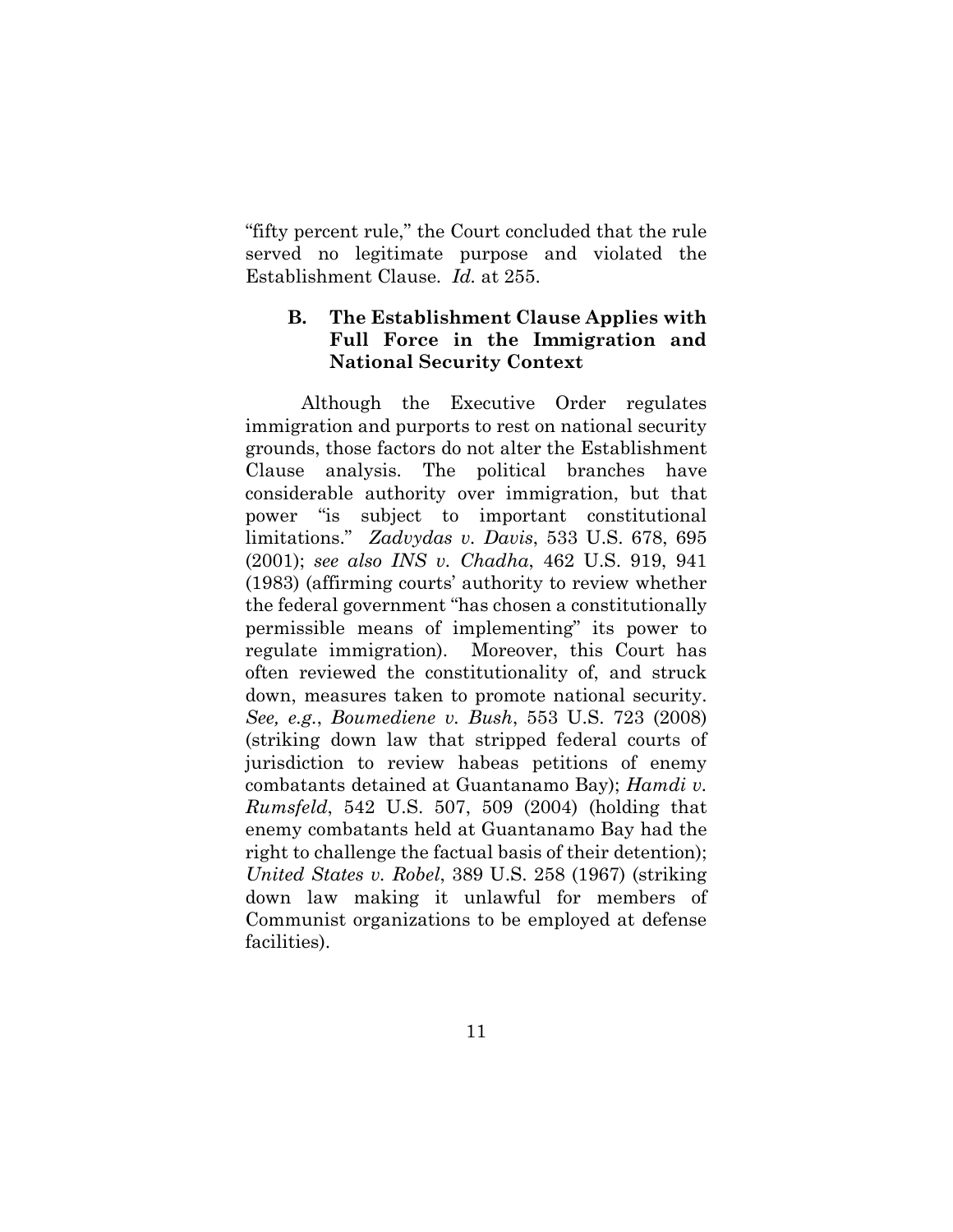The courts have applied this principle in the circumstances of this case. After the Trump Administration issued the first version of this Executive Order,[4](#page-17-0) which similarly burdened individuals from seven Muslim-majority countries (Iran, Iraq, Syria, Libya, Yemen, Sudan, and Somalia), lawsuits were filed across the country challenging its constitutionality. In addressing these suits, courts reaffirmed that it is "beyond question that the federal judiciary retains the authority to adjudicate constitutional challenges to executive action," *Washington v. Trump*, 847 F.3d 1151, 1164 (9th Cir. 2017), and that the Executive Order "must still comply with . . . the constraints of the Constitution, including the Bill of Rights," *Aziz v. Trump*, 234 F. Supp. 3d 724, 732 (E.D. Va. 2017).

The same analysis applies to the revised Executive Order, which continues to burden individuals from six of the seven Muslim-majority countries singled out in the original Order. Regardless of the immigration and national security justifications proffered by the Administration, the Court must still adjudicate the constitutionality of the Order. In doing so, the Court is not bound by the justifications offered by the government, and should conduct a regular Establishment Clause analysis. As set forth below, this analysis reveals that the Executive Order unconstitutionally burdens Muslims.

<span id="page-17-0"></span><sup>4</sup> *Protecting the Nation from Foreign Terrorist Entry Into the United States*, Exec. Order No. 13,769, 82 Fed. Reg. 8977 (Jan. 27, 2017).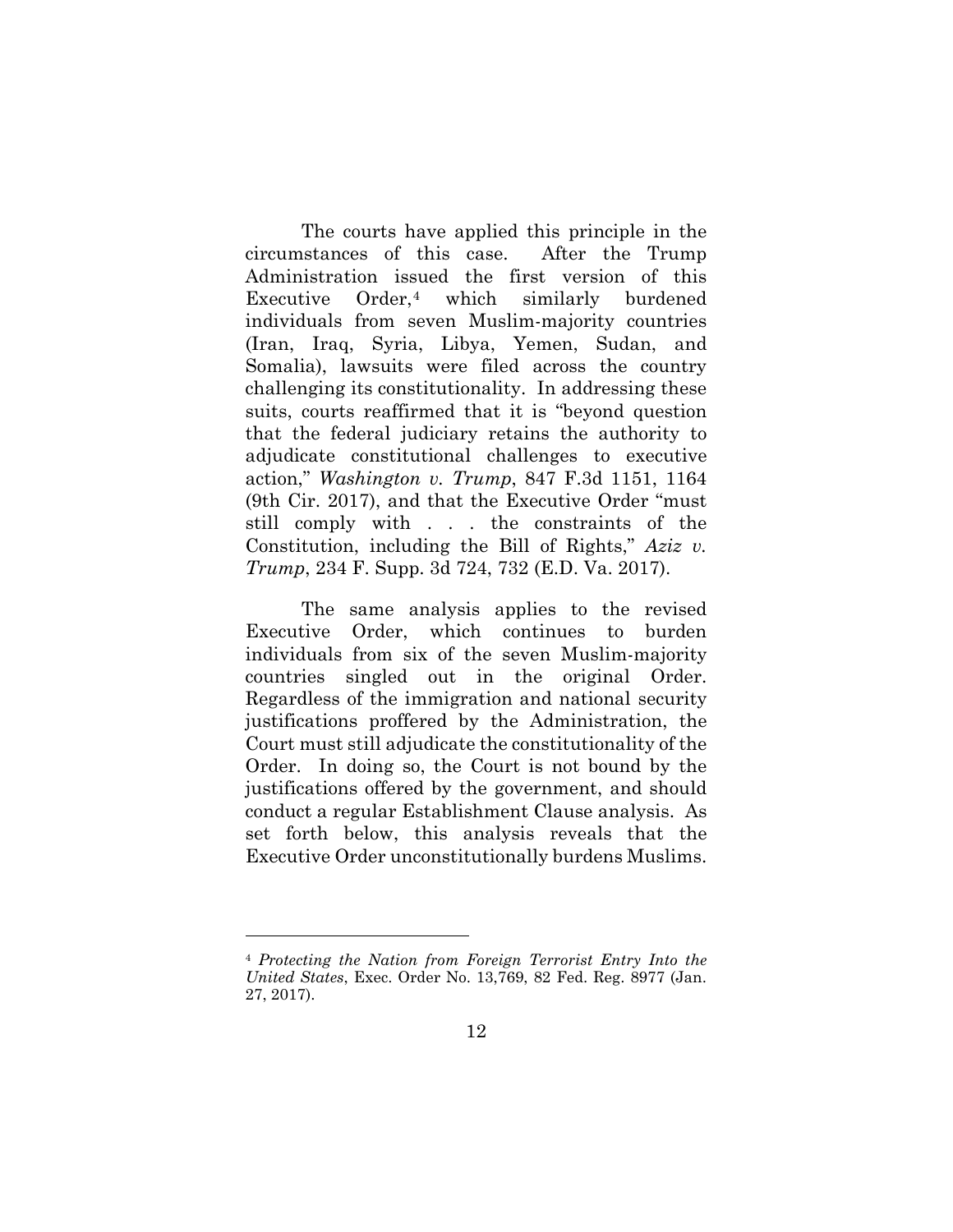- **II. Section 2(c) of the Executive Order Selectively Burdens Muslim-Majority Countries While Exempting Comparable Christian-Majority Countries**
	- **A. The Executive Order's Selection Criteria and its Reliance on the Report**

#### <span id="page-18-2"></span><span id="page-18-1"></span><span id="page-18-0"></span>**1. Requirements of Section 1(d)**

Section 1(d) of the Executive Order states that the six Muslim-majority countries were chosen for the travel ban "because the conditions in these countries present heightened threats." Exec. Order No. 13,780, 82 Fed. Reg. at 13,210. This constitutes an evolution in the Administration's articulation of its approach to the travel ban.

Section 1(b)(i) of the Executive Order notes that the six counties were among the seven identified in the January 27, 2017 Executive Order 13,769, which relied upon the countries designated under section 217(a)(12) of the Immigration and Nationality Act, 8 U.S.C. § 1187(a)(12). Exec. Order No. 13,780, 82 Fed. Reg. at 13,209. That statutory provision concerns restrictions on eligibility for the Visa Waiver Program. Pursuant to section 217(a)(12), persons who are citizens of one of these six countries (or Iraq), or who have visited these countries in the last five years, are ineligible to participate in the Visa Waiver Program. Instead, if they wish to enter the United States as nonimmigrant visitors, they must apply for a visa. *See* 8 U.S.C. § 1182(a)(7)(B)(i)(II); *id.*  § 1187(a). Of course, this statutory provision stops well short of imposing a blanket travel ban.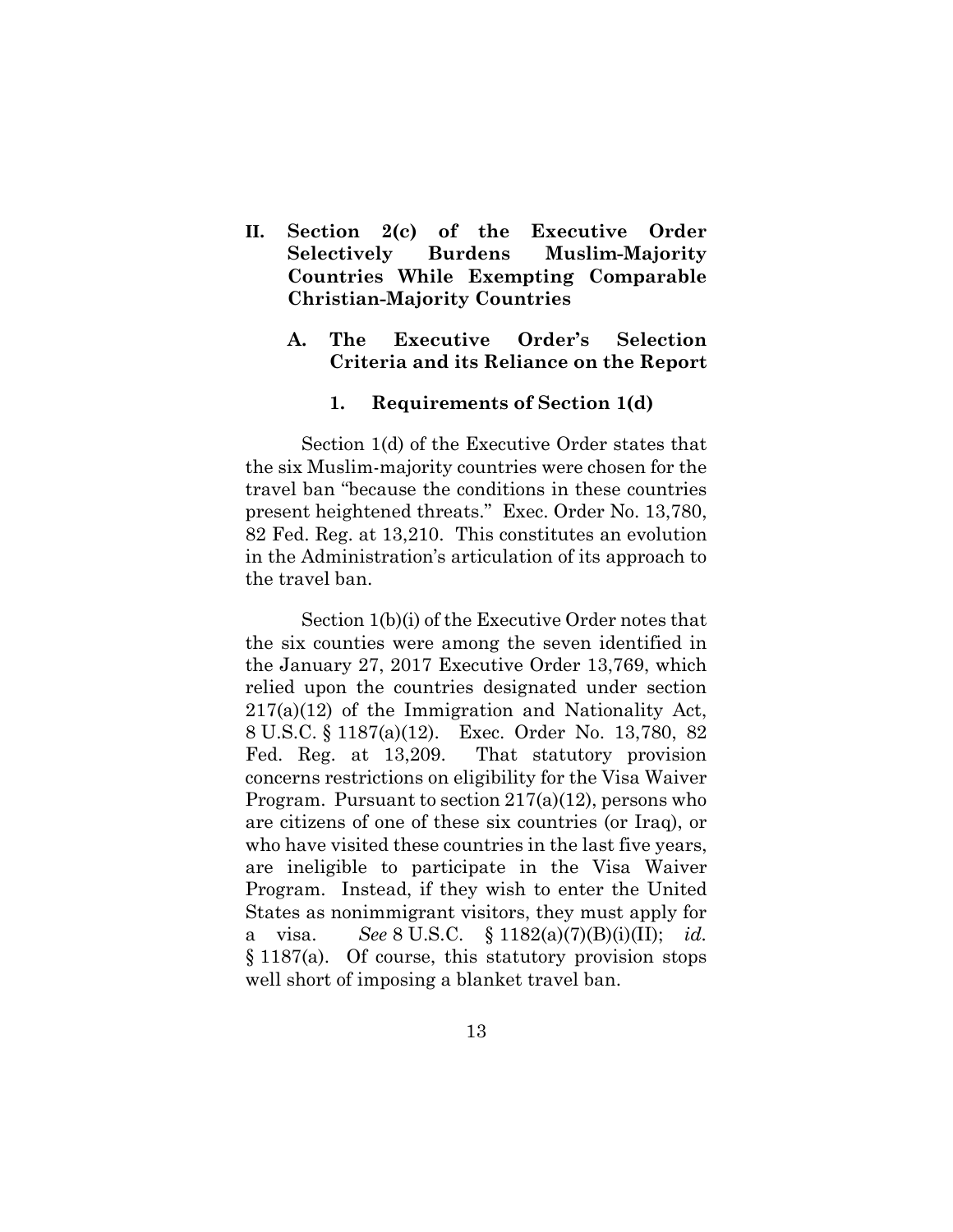Section 1(d) of the revised Executive Order seeks to address this problem with the original Executive Order by offering a further justification of the travel ban. The new Executive Order asserts that the six Muslim-majority selected countries "warrant additional scrutiny" when viewed in light of the following four factors:

> **[1]** Each of these countries is a state sponsor of terrorism, has been significantly compromised by terrorist organizations, or contains active conflict zones.

> **[2]** Any of these circumstances diminishes the foreign government's willingness or ability to share or validate important information about individuals seeking to travel to the United States.

> **[3]** Moreover, the significant presence in each of these countries of terrorist organizations, their members, and others exposed to those organizations increases the chance that conditions will be exploited to enable terrorist operatives or sympathizers to travel to the United States.

> **[4]** Finally, once foreign nationals from these countries are admitted to the United States, it is often difficult to remove them, because many of these countries typically delay issuing, or refuse to issue, travel documents.

Exec. Order No. 13,780, 82 Fed. Reg. at 13,210. As set forth in the next section, the first three of these factors are discussed in the State Department's Report,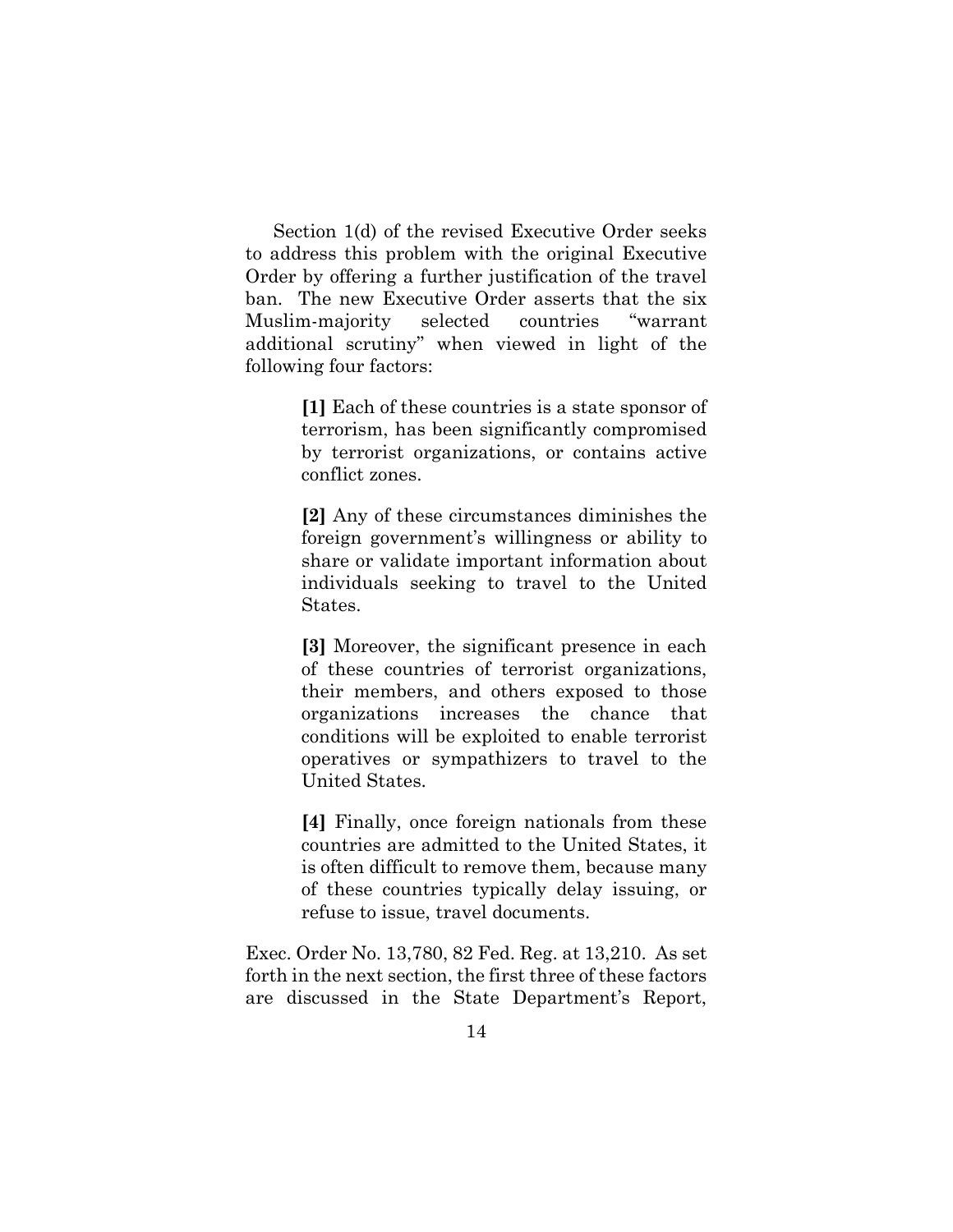which is expressly cited in Section 1(e) of the Executive Order.

*Factor One.* The Executive Order states that a critical criterion for determining whether a country would be selected for inclusion in the travel ban was that a nation must be either (1) "a state sponsor of terrorism"; (2) "significantly compromised by terrorist organizations"; or have (3) "active conflict zones." Exec. Order No. 13,780, 82 Fed. Reg. at 13,210. The second category encompasses "terrorist safe havens,"[5](#page-20-0) which are defined in the Report as including "ungoverned, under-governed, or ill-governed physical areas where terrorists are able to organize, plan, raise funds, communicate, recruit, train, transit, and operate in relative security because of inadequate governance capacity, political will, or both." Report at 307.

*Factors Two and Three.* The second and third factors on which the Executive Order purports to base its decision to select the six Muslim-majority nations are: (a) an inability or unwillingness to share information about individuals seeking to travel to the United States, and (b) the significant presence of terrorist organizations and the risk that terrorist activity will be exported to the United States.

<span id="page-20-0"></span><sup>5</sup> The Executive Order's description of why Somalia should be included in the scope of the Executive Order is illustrative. There is no assertion that it is a state sponsor of terrorism or is an active conflict zone. Instead, the Executive Order states that "[p]ortions of Somalia have been terrorist save havens." Exec. Order No. 13,780, 82 Fed. Reg. at 13,211.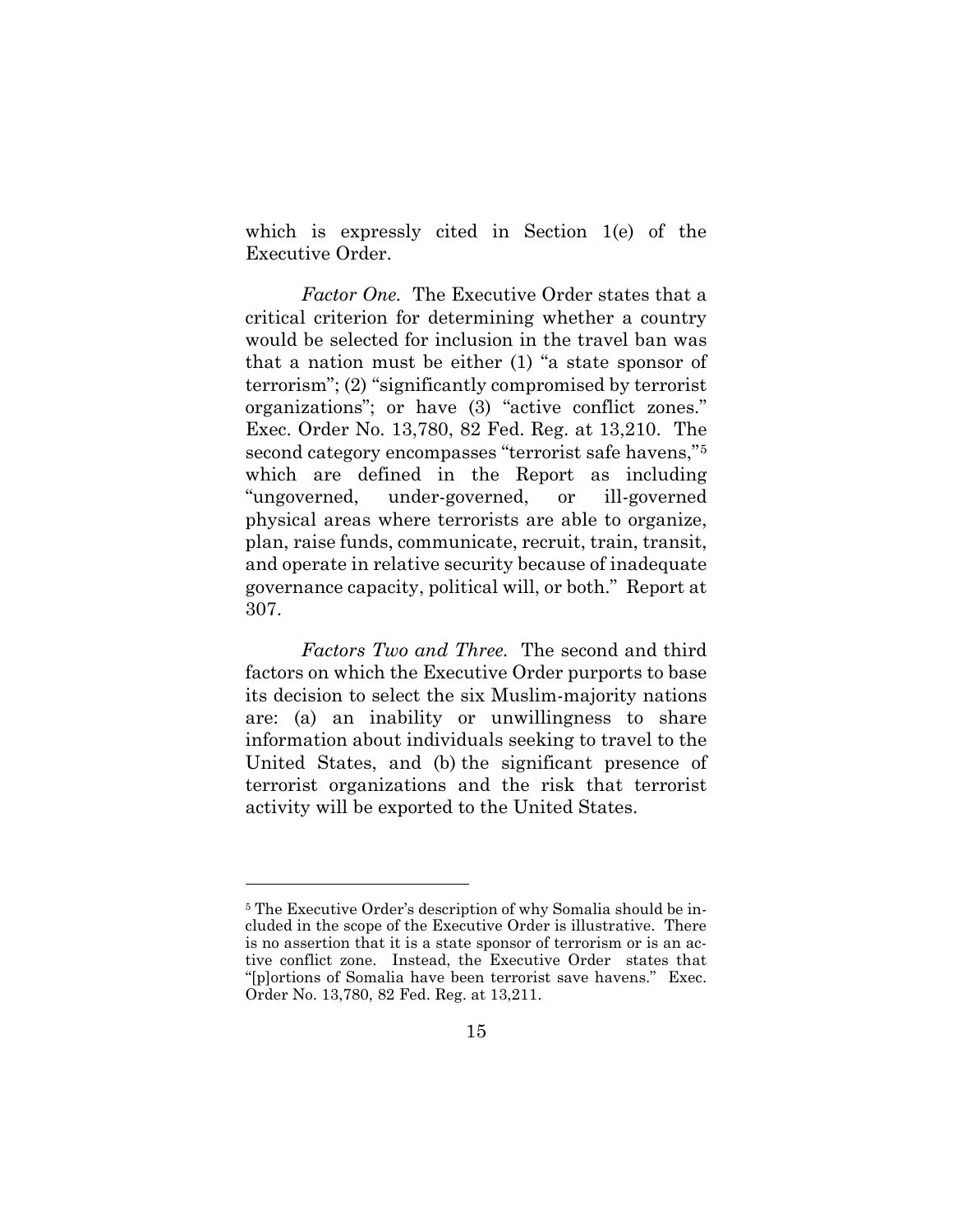#### <span id="page-21-0"></span>**2. Section 1(e) and the Report**

Section 1(e) of the Executive Order explains the reasons why the six selected Muslim-majority nations qualified for a travel ban by applying the criteria of Section 1(d). Section 1(e) states that the information recited in the Executive Order was taken "in part" from the Report. Exec. Order No. 13,780, 82 Fed. Reg. at 13,210. No other document is cited. Indeed, much of Section 1(e)'s descriptions of the selected Muslimmajority nations are identical to those in the Report.

On these facts, the Report is an appropriate and indeed critical reference with which to construe the meaning and operation of the Order. *See City of Los Angeles v. Alameda Books, Inc.*, 535 U.S. 425 (2002) (both the majority and dissent closely scrutinized whether a study, mentioned in a city ordinance as justification for the ordinance, actually supported the purported reason for the regulation).

### <span id="page-21-1"></span>**B. According to the Report, Venezuela and the Philippines Satisfy the Criteria of Section 1(d)**

Careful analysis of the Report demonstrates that the Administration has not consistently applied the criteria set forth in Section 1(d). Specifically, a review of the Report reveals that at least two Christian-majority nations—Venezuela and the Philippines—allegedly satisfy the three operative factors set forth in Section 1(d), but were not subjected to the travel ban.

As noted above, *Amici* take no position on whether or not these two nations should be subject to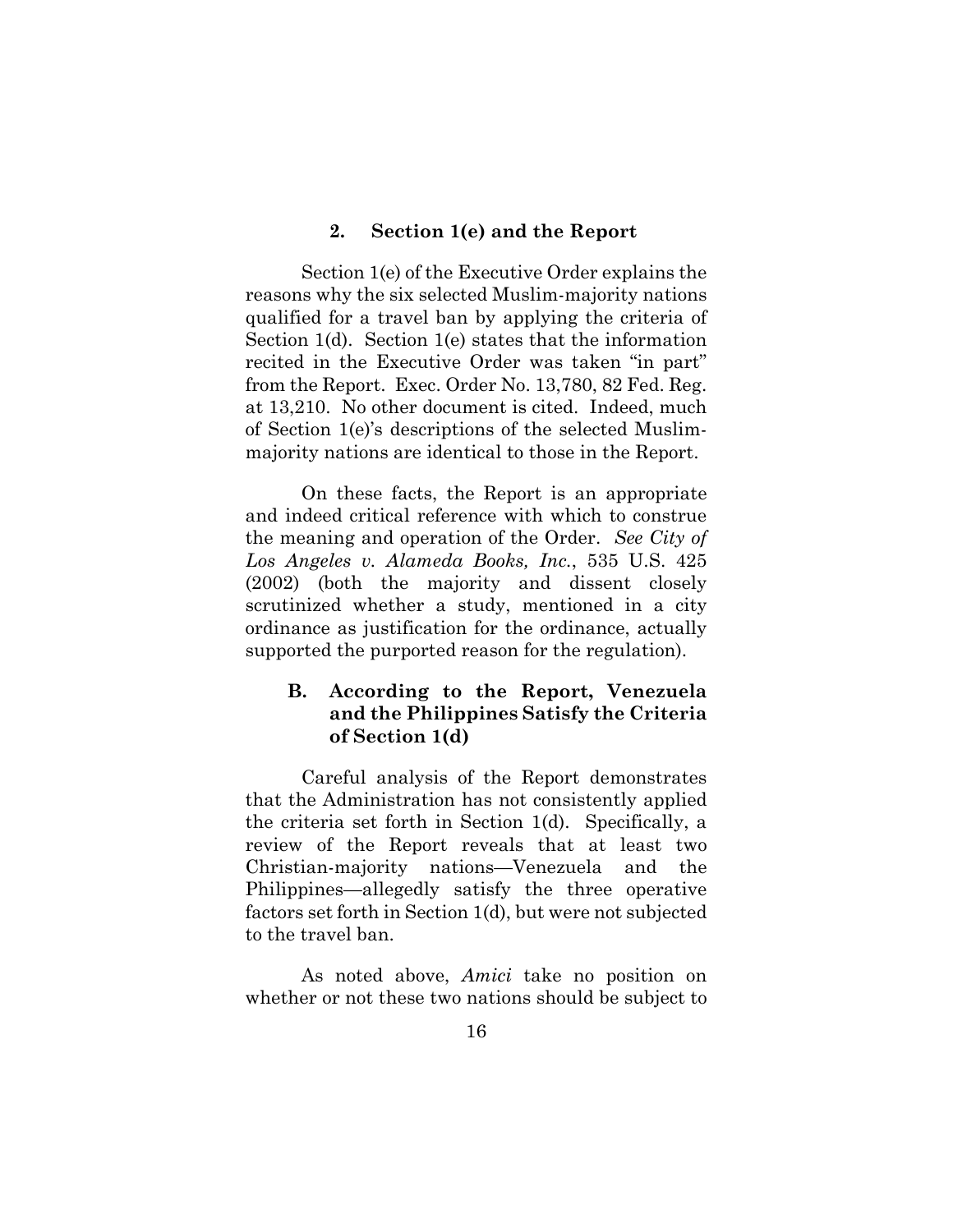a travel ban or whether the criteria stated in the Executive Order regarding the selected countries are, or are not, the right criteria. Nor do *Amici* vouch for the representations made in the Report. Rather, the analysis of Venezuela and the Philippines set forth below simply demonstrates that the Administration has taken an inconsistent approach to selecting nations for the travel ban that selectively favors Christian-majority countries over Muslim-majority countries. This renders Section 2(c) of the Executive Order fatally defective under the Establishment Clause.

## <span id="page-22-0"></span>**1. Application of the Section 1(d) Factors to the Report's Allegations Regarding Venezuela**

*Factor One: Terrorist Safe Haven*. The Report bases its determination that Venezuela is a safe haven for terrorism on purportedly "credible reports that Venezuela maintained a permissive environment that allowed for support of activities that benefited known terrorist groups." Report at 314-15; *see also* Report at 297. Such groups are said to include the Revolutionary Armed Forces of Colombia (FARC), the National Liberation Army, and Basque Fatherland and Liberty, "as well as Hizballah supporters and sympathizers." Report at 297.

According to the Report, the United States has repeatedly sought the assistance of Venezuela in combating terrorism. For the tenth year in a row, however, Venezuela has been deemed "not cooperati[ve]," Report at 297, and has been ineligible to purchase or license any "defense article or defense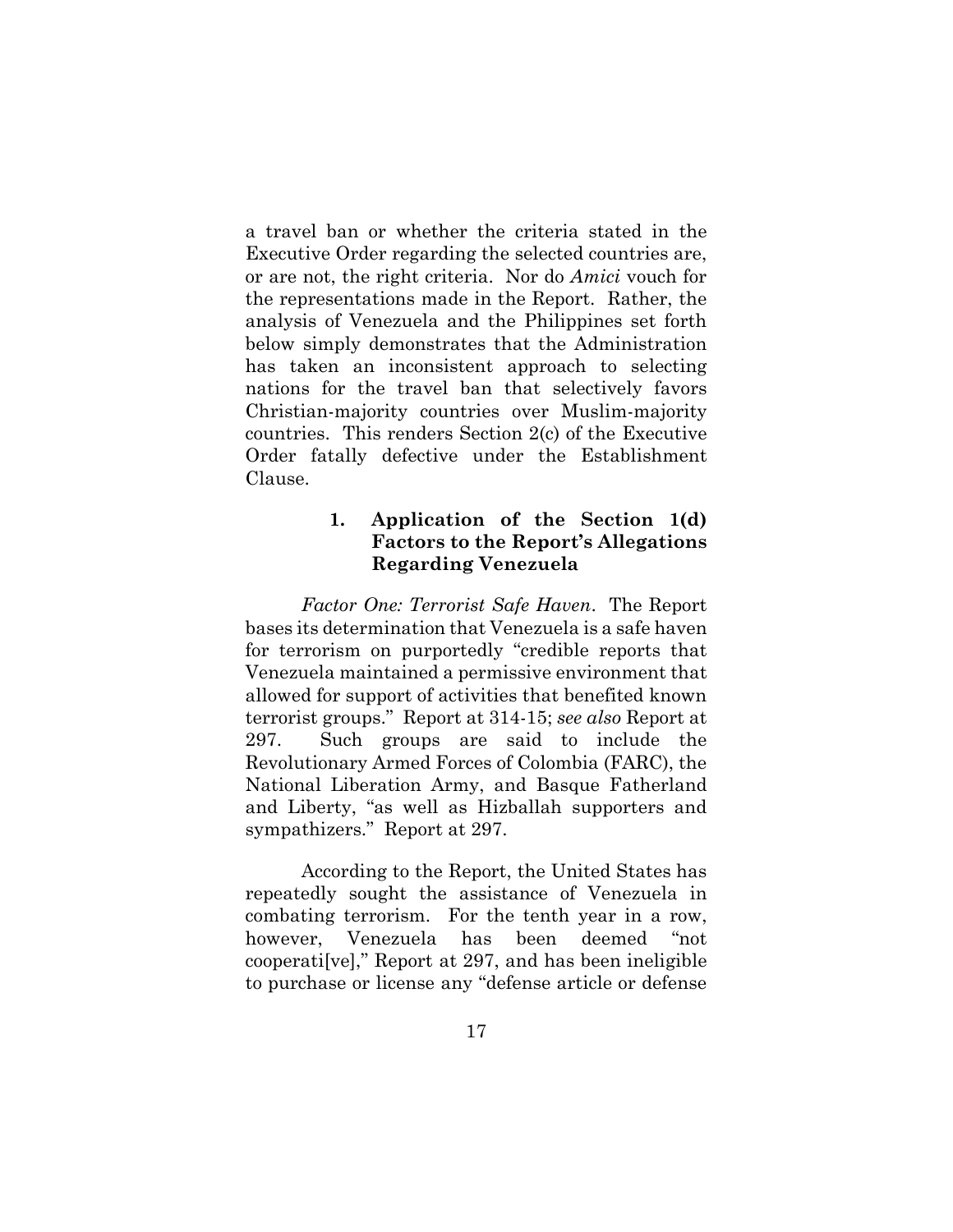service" from anywhere within the United States under the Arms Export Control Act, 22 U.S.C. § 2781(a).

*Factor Two: Unable and Unwilling to Share or Validate Important Information About Individuals Seeking to Travel to the United States.* The Report states that in Venezuela, "[b]order security at ports of entry is vulnerable and susceptible to corruption," and specifically calls attention to the "lack of government transparency." Report at 297. According to the Report, the "government routinely did not perform biographic or biometric screening at ports of entry or exit," and there was "no automated system to collect advanced Passenger Name Records on commercial flights or to cross-check flight manifests with passenger disembarkation data." Report at 297. Moreover, as noted above, the Report states that Venezuela has (for the last ten years) been "not cooperat[ive]" with U.S. anti-terrorism efforts. Report at 297.

*Factor Three: Significant Presence of Terrorist Organizations and Risk of Terrorists Travelling to the United States.* The Report states that Venezuela provides a fertile environment for terrorist organizations such as FARC, the National Liberation Army, and Basque Fatherland and Liberty, "as well as Hizballah supporters and sympathizers." Report at 297, 314-15. Reporting such conditions about a country so close to the United States suggests that the State Department believes that there is a serious concern that "conditions will be exploited to enable terrorist operatives or sympathizers to travel [from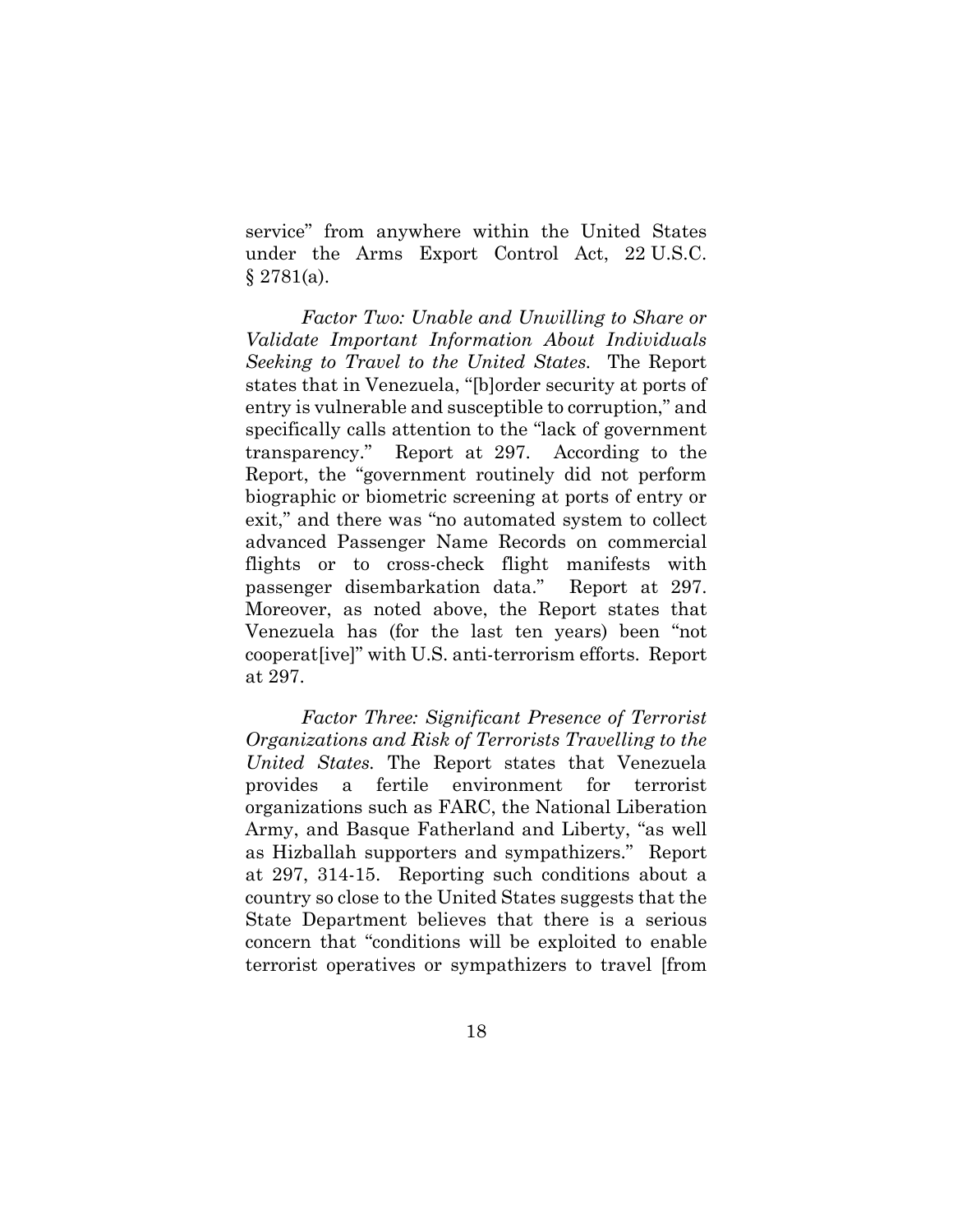Venezuela] to the United States." *Cf.* Exec. Order No. 13,780, 82 Fed. Reg. at 13,210.

## <span id="page-24-0"></span>**2. Application of the Section 1(d) Factors to the Report's Allegations Regarding the Philippines**

*Factor One: Terrorist Safe Haven.* According to the Report, the Filipino government receives substantial assistance from several American agencies, and it closely cooperates with both the United States government and international organizations to combat terrorism. Report at 80-84. Nonetheless, the country's composition of over 7,100 islands "makes it difficult for the central government to maintain a presence in all areas." Report at 309. Thus, according to the Report, several militant groups, including Abu Sayyaf Group (ASG), Jemaah Islamiya, Bangsamoro Islamic Freedom Fighters (BIFF), the Ansarul Khilafah Philippines (AKP), and the New People's Army, are able to operate out of "base locations" in the Southern Philippines. Report at 78-79, 309.

The Report also focuses on the Sulu/Sulawesi Seas Littoral, an island/maritime region that straddles Indonesia, Malaysia, and the Philippines, and is said to be home to many of the identified terrorist groups. Report at 308. Per the Report, "the expanse remain[s] difficult to control," and any surveillance is "partial at best," as historic smuggling and piracy "provide[] an effective cover for terrorist activities, including the movement of personnel, equipment, and funds." Report at 308. The Report refers to this region as "an area of concern for WMD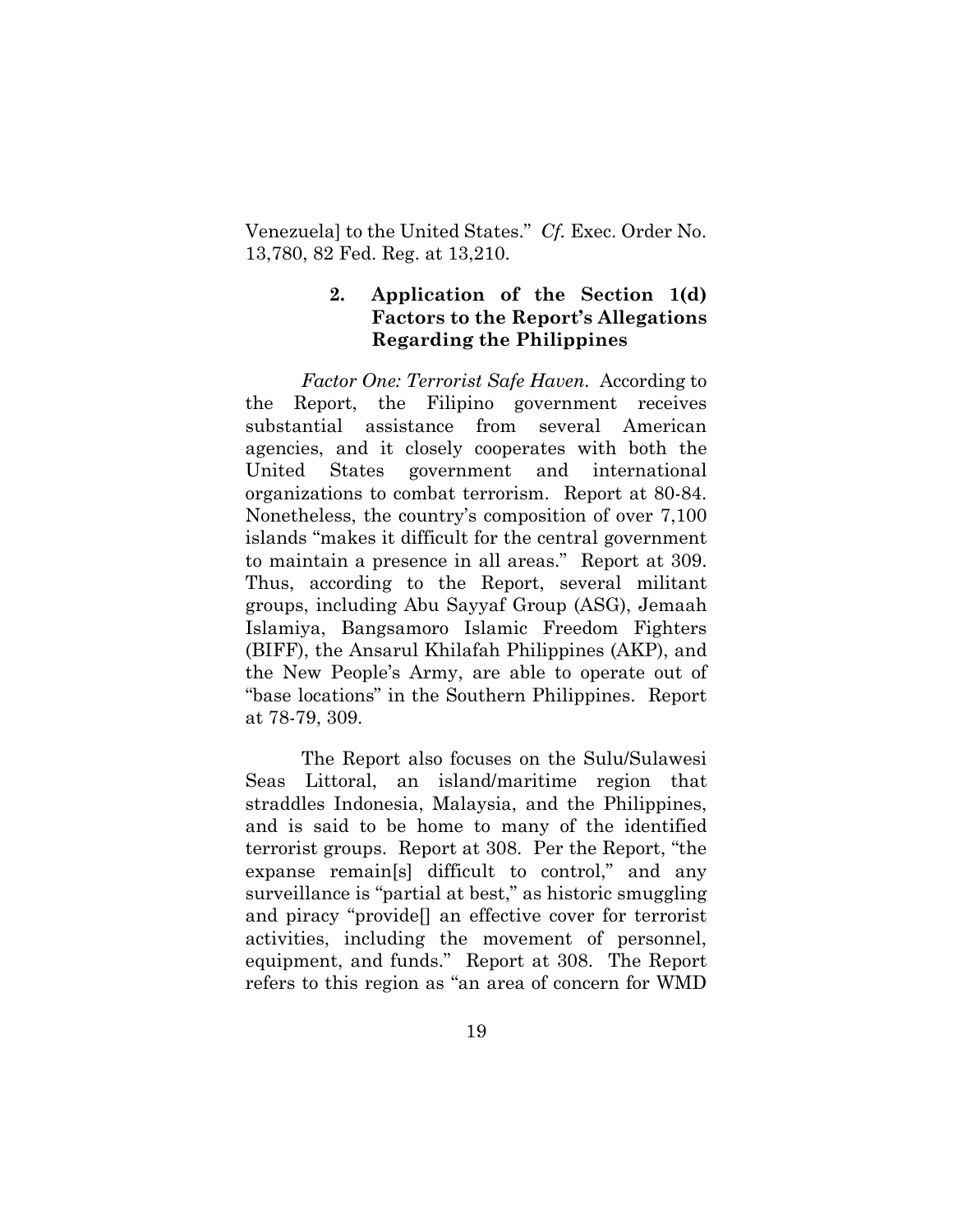proliferation and transit" due in part to "[w]eak strategic trade controls, legal and regulatory frameworks, [and] inadequate maritime law enforcement and security capabilities." Report at 308.

*Factor Two: Unable to Share or Validate Important Information About Individuals Seeking to Travel to the United States*. The Report states that the government of the Philippines has made progress in improving its border security and collaborates closely with the United States and regional groups in doing so. Report at 80-84. Nonetheless, despite this willingness to collaborate with the United States, per the Report, the government is unable to monitor "the movement of personnel, equipment, and funds." Report at 308.

According to the Report, this inability to verify this information is due in part to difficulties in international cooperation and poor surveillance capabilities in the Sulu/Sulawesi Seas Littoral. Report at 308. It is also due to the country's geographic composition, which "makes it difficult for the central government to maintain a presence in all areas." Report at 309. At the time the Report was published, "violent opposition" and a "continued heavy military and police presence" allegedly remained in the southern islands. Report at 78. Moreover, the Report also notes that law enforcement and counterterrorism agencies lack necessary equipment, have a "mixed record of accountability," are "underresourced and understaffed," and suffer from "widespread official corruption." Report at 80, 82.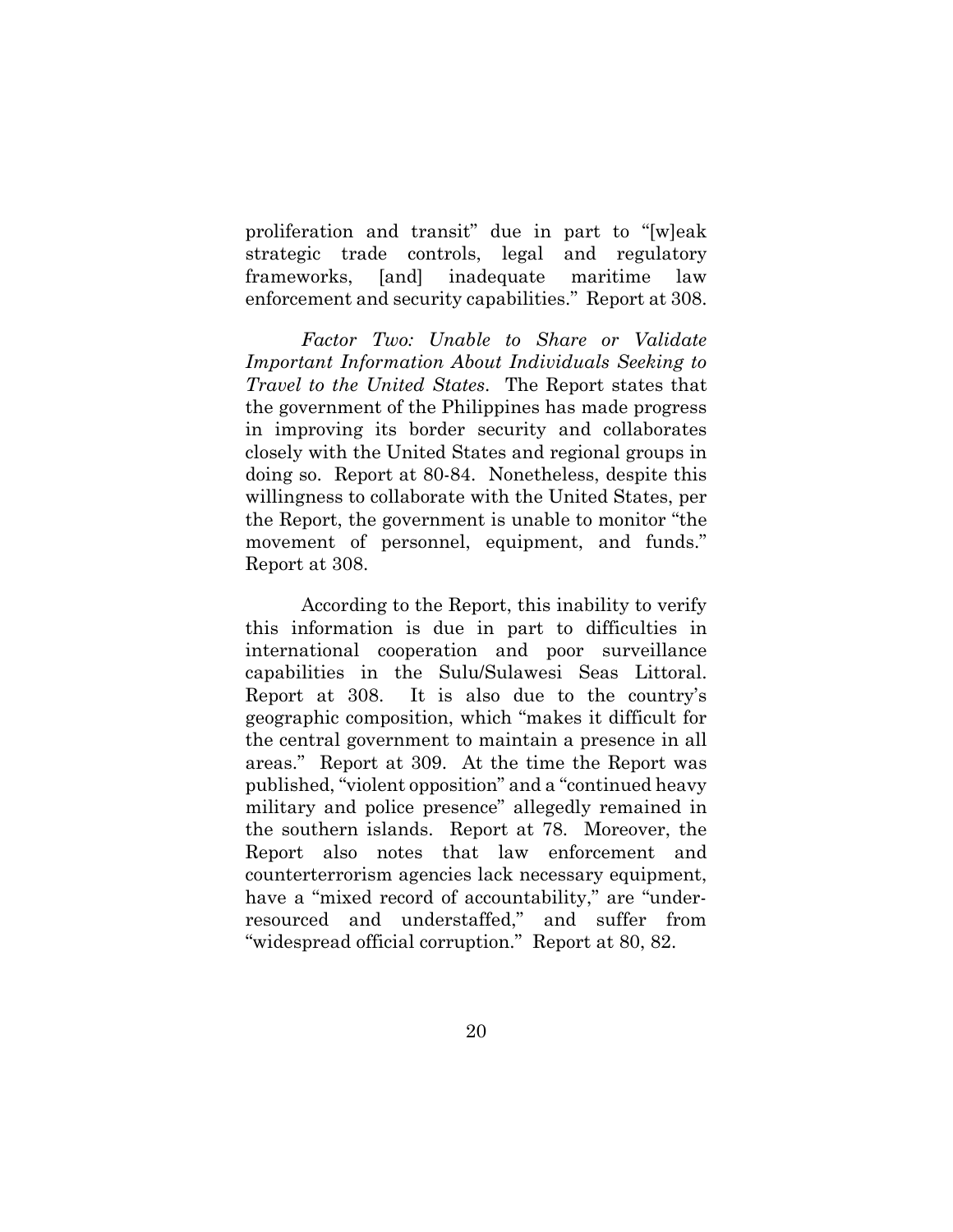*Factor Three: Significant Presence of Terrorist Organizations and Risk of Terrorists Travelling to the United States.* The Report states that "ISIL was attempting to recruit Filipinos," and that some of the Filipino-based groups including ASG, AKP, and BIFF, "have publicly pledged allegiance to ISIL." Report at 79. According to the Report, in 2015, these groups "displayed ISIL-affiliated images and conducted some of ISIL's most reprehensible practices—including the beheading of hostages." Report at 79. The Report also states that in 2015, terrorist groups in the Southern Philippines engaged in kidnappings of both locals and foreigners, roadside bombings, and the seizing of private vessels and Coast Guard ships. Report at 79- 80.

The Report states that these groups export terrorist activity. According to the Report, these Filipino-based groups were responsible for highprofile terrorist attacks, including several outside of the Philippines. These include:

- The 2002 Bali bombings which killed more than 200, including 7 U.S. citizens;
- The October 2002 bombing near a military base that killed an American soldier;
- The August 2003 bombing of the J.W. Marriott Hotel in Jakarta;
- The September 2004 bombing outside the Australian Embassy in Jakarta;
- The October 2005 suicide bombing in Bali that killed 26; and,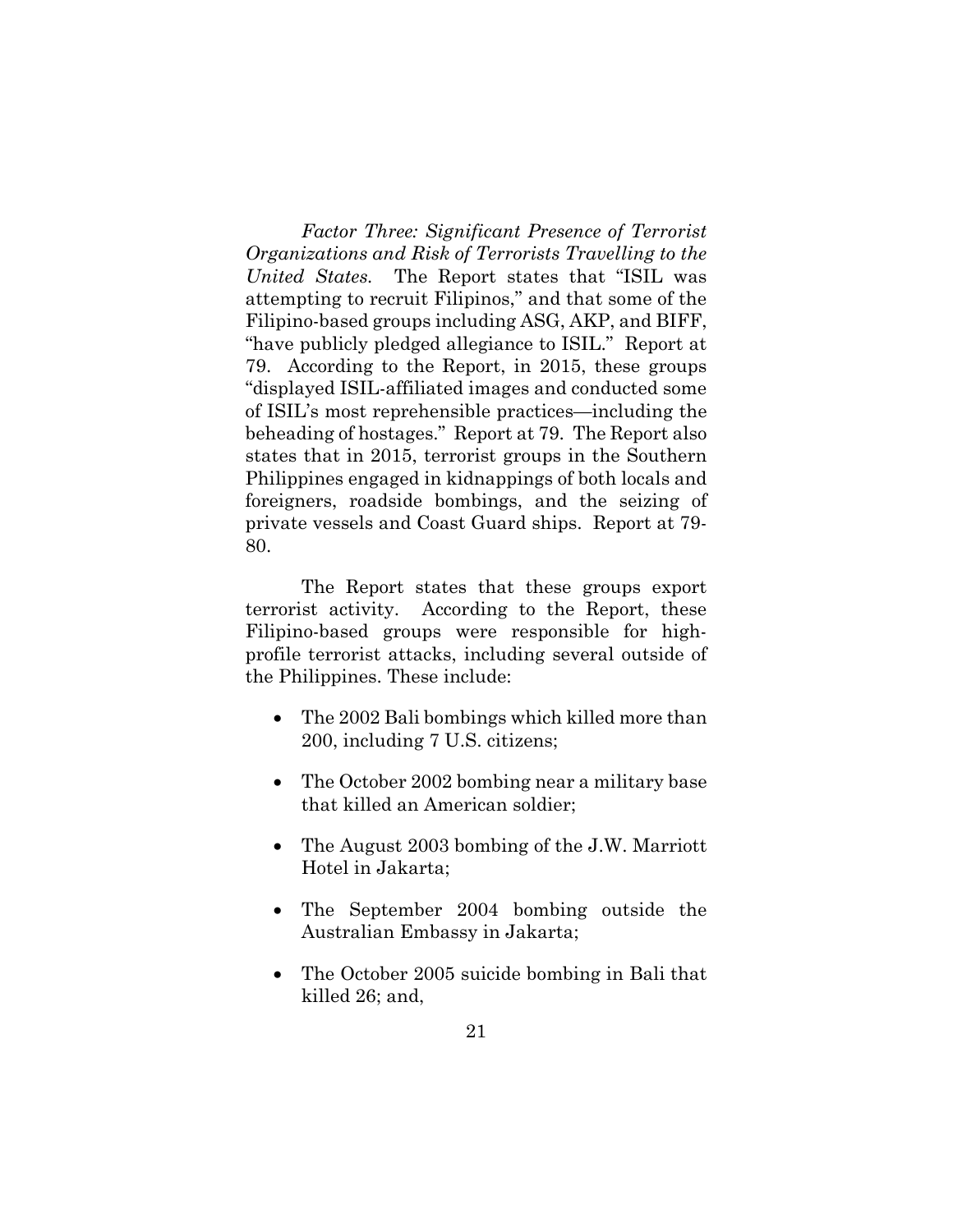• The July 2014 firing upon civilians celebrating the end of Ramadan with assault rifles that left 21 individuals dead.

Report at 352, 380.

l

## <span id="page-27-0"></span>**C. According to the Report, Venezuela and the Philippines Present a Greater Section 1(d) Risk than Does Sudan**

If the allegations of the Report are credited, both Venezuela and the Philippines satisfy the three operative factors of Section 1(d) of the Executive Order. They were nonetheless exempted from the travel ban. This exclusion occurred even though the Report—the sole source cited as support for the inclusion of the six Muslim-majority countries—sets forth allegations that suggest Venezuela and the Philippines are greater threats to the national security of the United States than is Sudan.

 By including Sudan and excluding two Christian-majority nations, Venezuela and the Philippines, the Administration's policy is internally and fatally inconsistent.[6](#page-27-1) This inconsistency demonstrates that a country's predominant religion is the real basis for its inclusion in the travel ban.

<span id="page-27-1"></span><sup>6</sup> As noted above, *Amici* take no position on the Administration's assessment of the national security risk posed by Sudan.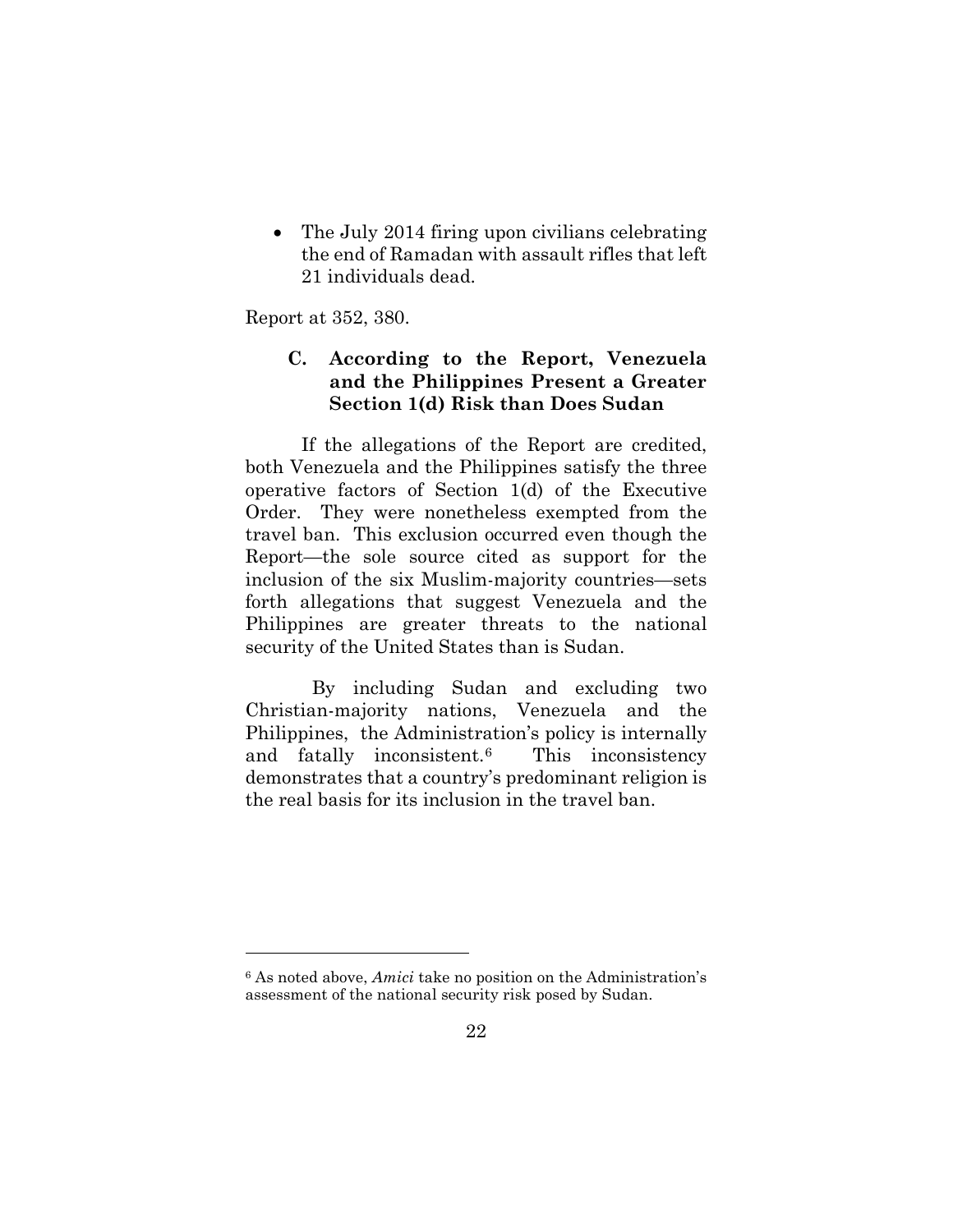#### <span id="page-28-0"></span>**1. Basis for Sudan's Inclusion**

Section 1(e)(iv) of the Executive Order, relying on information from the Report, is the paragraph used to justify Sudan's inclusion in the travel ban:

> Sudan has been designated as a state sponsor of terrorism since 1993 because of its support for international terrorist groups, including Hizballah and Hamas. Historically, Sudan provided safe havens for al-Qa'ida and other terrorist groups to meet and train. Although Sudan's support to al-Qa'ida has ceased and it provides some cooperation with the United States' counterterrorism efforts, elements of core al-Qa'ida and ISIS-linked terrorist groups remain active in the country.

Exec. Order No. 13,780, 82 Fed. Reg. at 13,211. The Report provides only slightly more detail than this paragraph, and significantly less detail than the information provided for Venezuela and the Philippines. *See* Report at 301.

- <span id="page-28-1"></span>**2. A Comparison of the Report's Account of the Three Nations Confirms that the Executive Order Violates the Establishment Clause**
	- **a) Factor 1: State Sponsors of Terrorism/Safe Havens**

If one accepts the statements of the Executive Order and the Report, all three countries appear to satisfy the first criterion. A careful reading of those materials, however, reveals a significant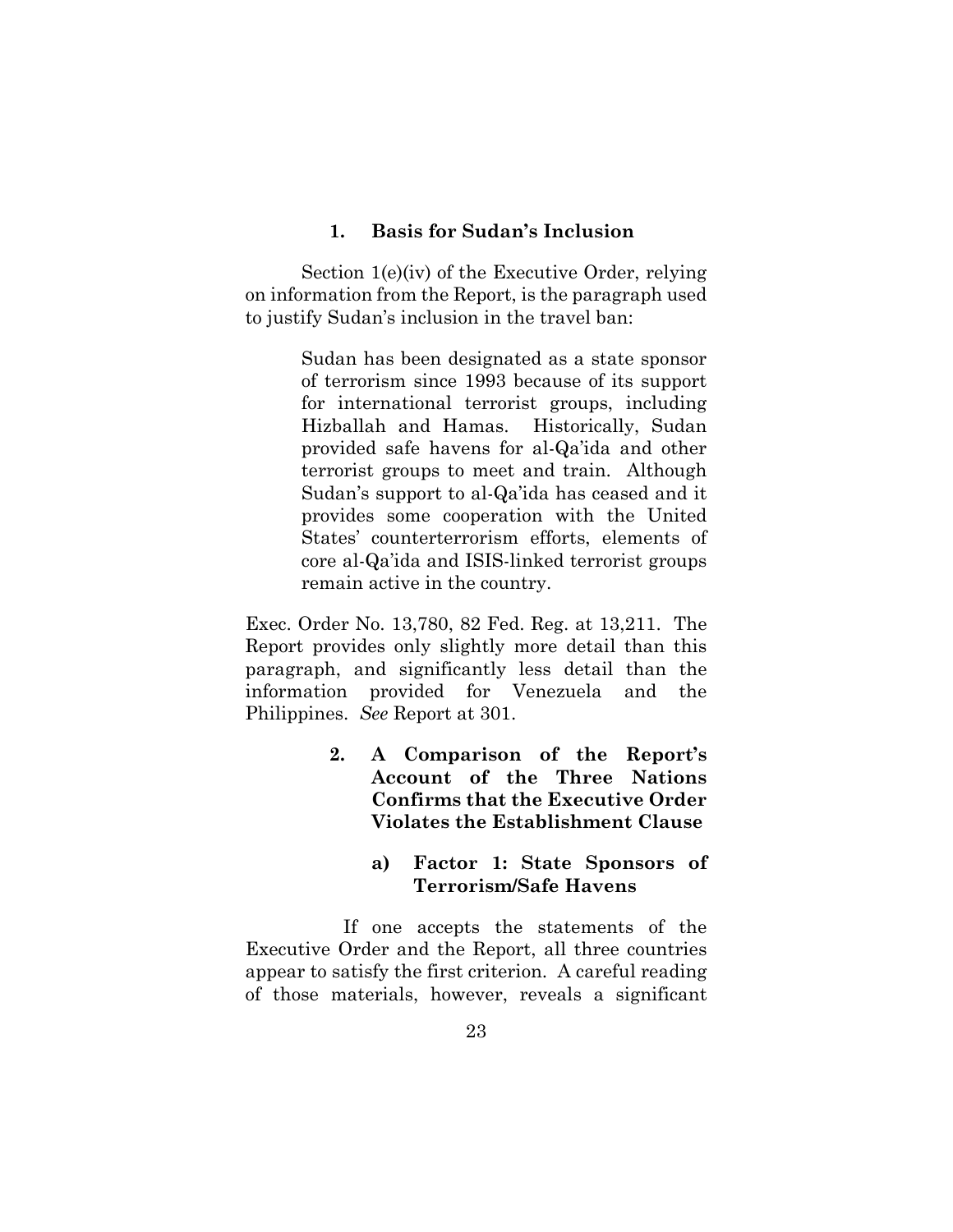distinction. Sudan is designated as a state sponsor of terrorism, but such designation is based on historical facts. It was designated as a state sponsor of terrorism in 1993, when it "served as a meeting place, safe haven, and training hub for international terrorist groups." Report at 301. Per the Executive Order and the Report, Sudan has changed its posture significantly since that time. Report at 301 ("Sudan's support to al-Qa'ida has ceased" and "[t]he United States and Sudan worked cooperatively in countering the threat posed by al-Qa'ida and ISIL in 2015."); Report at 301 (noting that "the use of Sudan by Palestinian designated terrorist groups appeared to have declined"); Exec. Order No. 13,780, 82 Fed. Reg. at 13,211 ("Sudan's support to al-Qa'ida has ceased.").

By contrast, both Venezuela's and the Southern Philippines' status as terrorist safe havens are based on *current* facts. The Report notes that Venezuela "maintained a permissive environment that allowed for support of activities that benefited known terrorist groups" *in 2015*. Report at 297. Similarly, the Report details how the Philippines has been unsuccessfully attempting to eradicate terrorist safe havens in the southern islands *in 2015*. Report at 80-84, 308-09.

Put simply, if Sudan satisfies the first Section 1(d) factor, then—in the view of the Report— Venezuela and the Philippines do as well.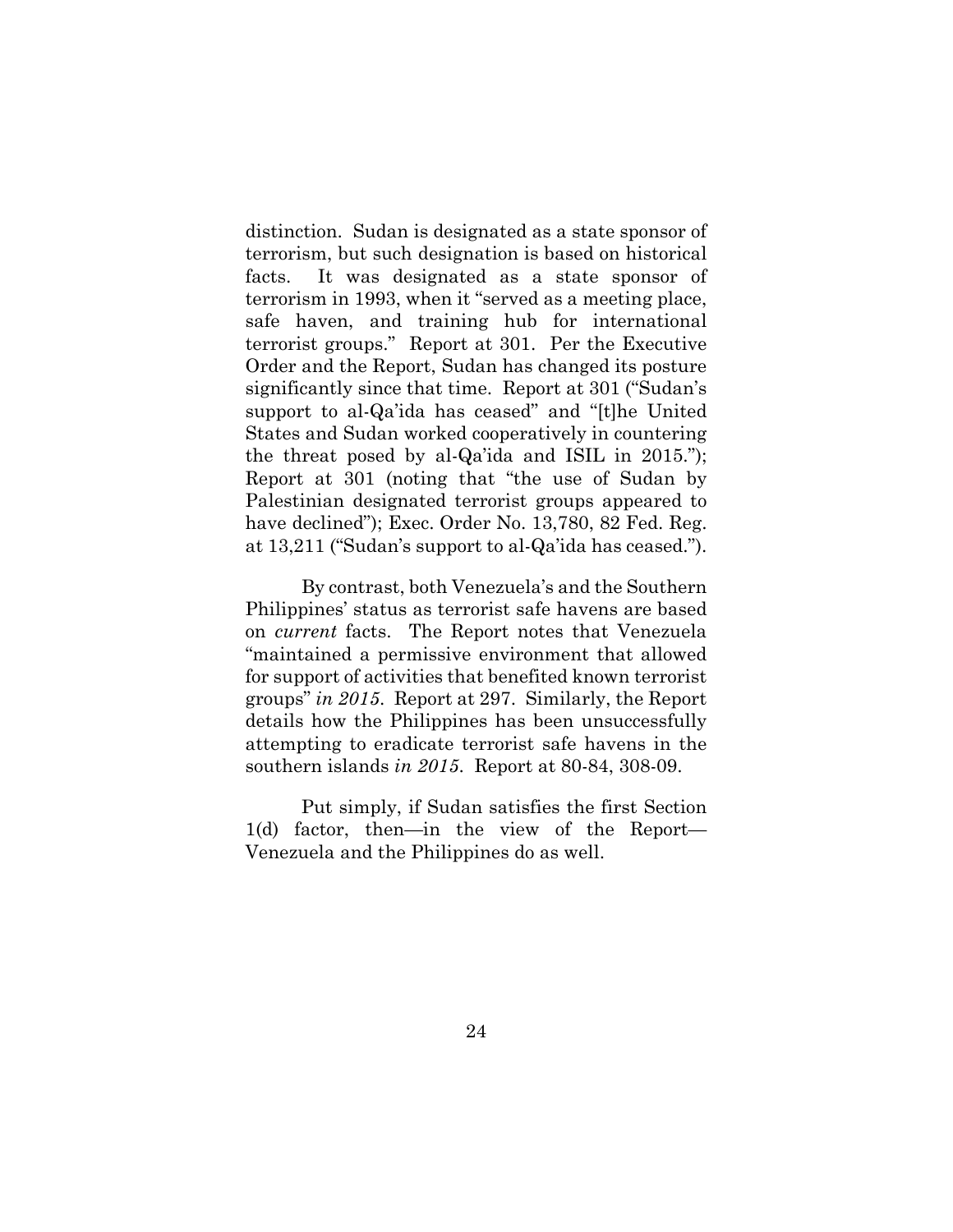### **b) Factor 2: Ability and Willingness to Share and Validate Information**

While Venezuela has been unwilling to cooperate with the United States in combatting terrorism, and the Filipino government has been unable to validate important information, "[t]he United States and Sudan worked cooperatively in countering the threat posed by al-Qa'ida and ISIL in 2015, which included their use of transit and facilitation routes within the country." Report at 301.

Sudan is also reported to be a member of the Partnership for Regional East Africa Counterterrorism (PREACT), a United States-funded program "designed to build counterterrorism capacity and cooperation of military, law enforcement, and civilian actors across East Africa to combat terrorism." Report at 13. This stands in stark contrast to Venezuela's reported lack of cooperation for ten consecutive years, Report at 297, and the Filipino government's apparent inability to establish domain over the southern islands, Report at 308-09.

Again, if Sudan satisfies the second Section 1(d) factor, then (in the view of the Report) Venezuela and the Philippines clearly do so as well.

## **c) Factor 3: Risk That Terrorists Will Travel to the United States**

While terrorist organizations continue to operate in Sudan, their presence is alleged by the Report to be greater in the Philippines. The Report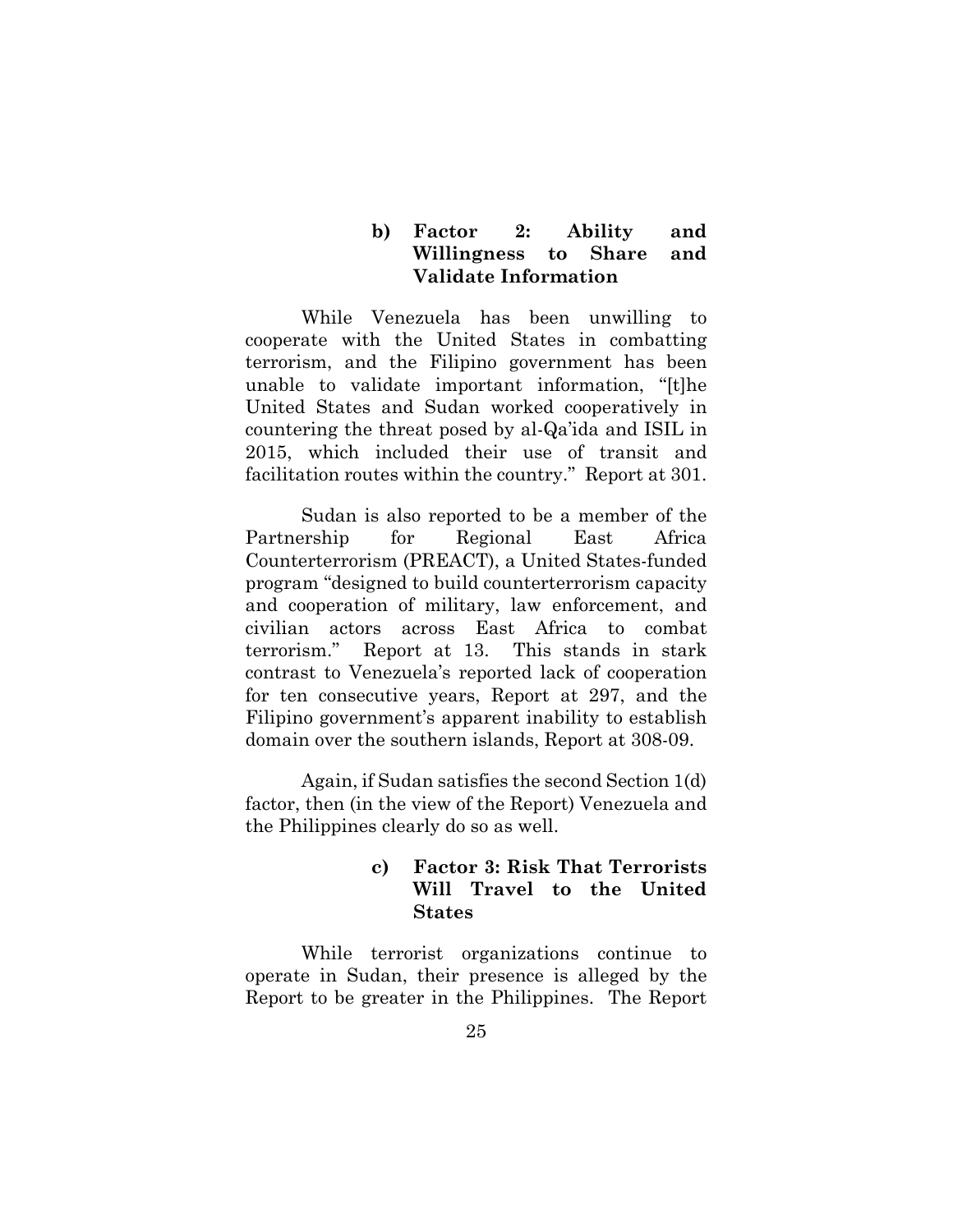provides a one-sentence description of terrorism in Sudan: "elements of al-Qa'ida and ISIL-linked terrorist groups remained active in Sudan in 2015."[7](#page-31-1) Report at 301. The only other recent reference to terrorist activity is an attempted Hamas arms shipment in 2014. Report at 301.

Once again, when compared to the Report's description of kidnappings, roadside bombings, and the seizing of private and Coast Guard Ships in the Philippines, *see* Report at 79-80, or its description of Venezuela's "permissive environment" for "known terrorist groups," Report at 297, the point is quite simple: if Sudan satisfies Factor Three according to the information in the Report, the two Christianmajority nations clearly do so as well.

## **III. In Light of This Selective Burden Imposed Only on Muslim-Majority Nations, the Court Should Look to the Statements of the Drafters to Determine Its Purpose**

<span id="page-31-0"></span>When read in light of the Report on which it relies, it is apparent that Section 2(c) of the Executive Order selectively disfavors Muslim-majority countries as compared to similarly-situated non-Muslim countries.[8](#page-31-2) The Executive Order's "express design" is

<span id="page-31-1"></span><sup>7</sup> As with Sudan, the Report does not list any instances of specific terrorist activity that took place in Venezuela. *See* Report at 297- 98, 314-15.

<span id="page-31-2"></span><sup>8</sup> A review of the most recent Country Report (released July 2017) indicates that the incongruity set forth above has not changed. *See* U.S. Dep't of State, Bureau of Counterterrorism and Countering Violent Extremism, Country Reports on Terrorism 2016,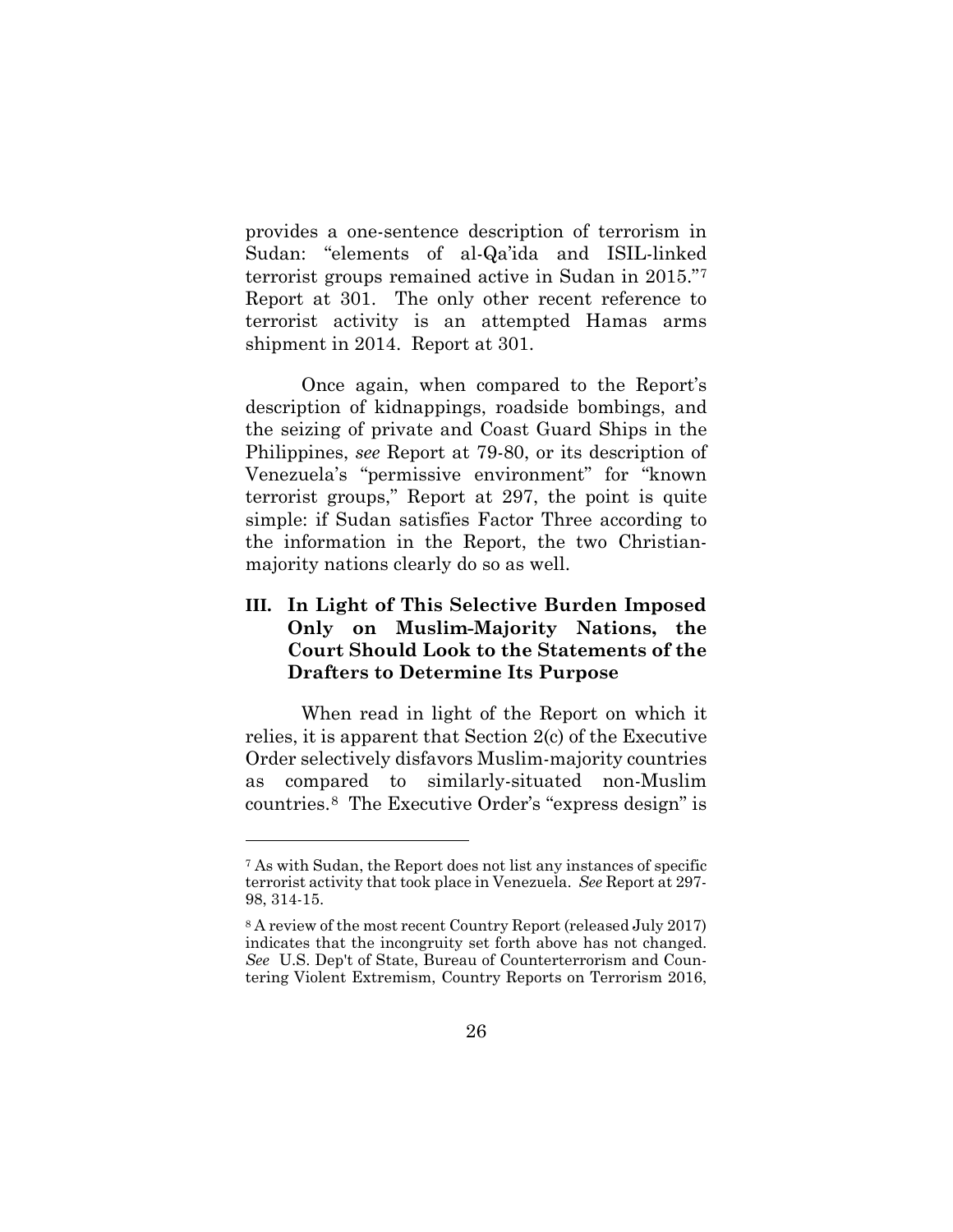"to burden or favor selected religious denominations." *Larson*, 456 U.S. at 255. Accordingly, the Executive Order is in clear violation of the Establishment Clause.

The Administration denies that this is the purpose of the Executive Order. While "the government's characterization is . . . entitled to some deference . . . it is nonetheless the duty of the court to distinguish a sham secular purpose from a sincere one." *Santa Fe Indep. Sch. Dist. v. Doe*, 530 U.S. 290, 308 (2000) (citation and quotation marks omitted); *see also McCreary Cty. v. ACLU*, 545 U.S. 844, 864 (2005). Courts determine the purpose of a law by considering its history, including statements made by its drafters. *Larson*, 456 U.S. at 254; *Grumet*, 512 U.S. at 699-70. Once the discriminatory impact of the Order has been

at 301-02 (July 2017), https://www.state.gov/documents/organization/272488.pdf (describing Venezuela, and alleging that "Venezuela was not cooperating fully with U.S. counterterrorism efforts" and "credible reports that Venezuela maintained a permissive environment that allowed for support of activities that benefited known terrorist groups"); *id*. at 83-88 (describing the Philippines and recognizing that "domestic and international terrorism remained a serious problem"); *id.* at 305-06 (describing Sudan and recognizing that "[t]here were no reported terrorist attacks in Sudan in 2016 . . . [or] indications that the Sudanese government tolerated or assisted terrorist organizations within its borders," while commending Sudan for being "a cooperative partner of the United States on counterterrorism" and for making "countering terrorism . . . a national security priority"). Again, *Amici* wish to stress that they are not vouching for statements in the State Department's Report or advocating that a particular country be included in the travel ban. Rather they merely note that the Report the government purportedly relied upon did not support the government's position at the time the Executive Order was drafted, and the annual update of the Report, *see* 22 U.S.C. § 2656f, continues to contradict the government's position.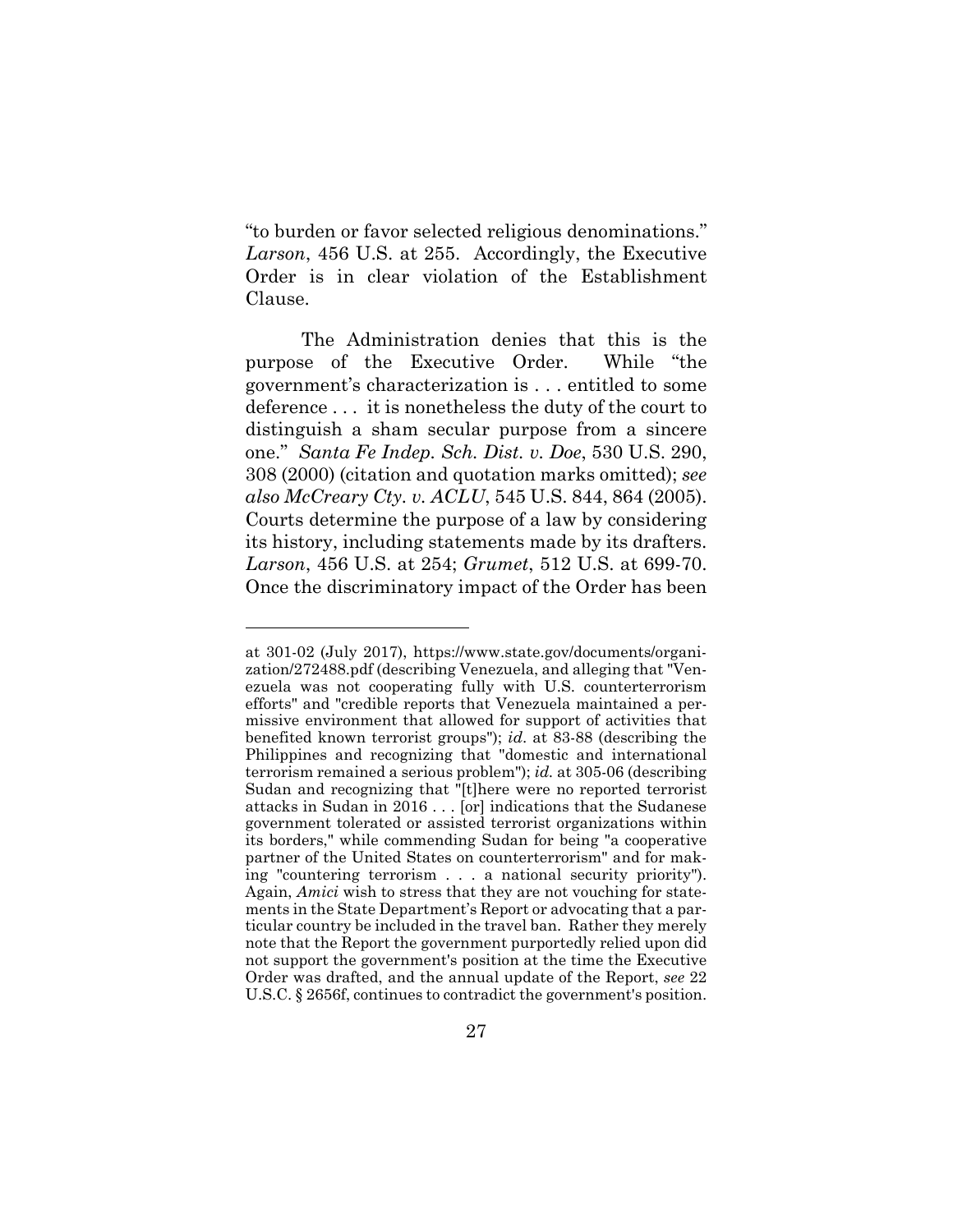established, the Court may look behind the Executive Order to determine whether it has a discriminatory purpose that runs afoul of the Establishment Clause.

Here, the intention of at least one of the Defendants to burden a particular religion was articulated publicly. Defendant President Trump's comments related to this Executive Order have made it clear that his intention is to discriminate against Muslims. *See, e.g.*, *Washington*, 847 F.3d at 1167-68 (finding that the States' Establishment Clause claim raised "serious allegations" and "significant constitutional questions" because of "evidence of numerous statements by the President about his intent to implement a 'Muslim ban' as well as evidence [suggesting] that the Executive Order was intended to be that ban"); *see also Aziz*, 234 F. Supp. 3d at 737 (looking to statements made during and after the election by President Trump, and the "dearth of evidence indicating a national security purpose," and concluding that the original Executive Order was likely intended to be a "Muslim ban").